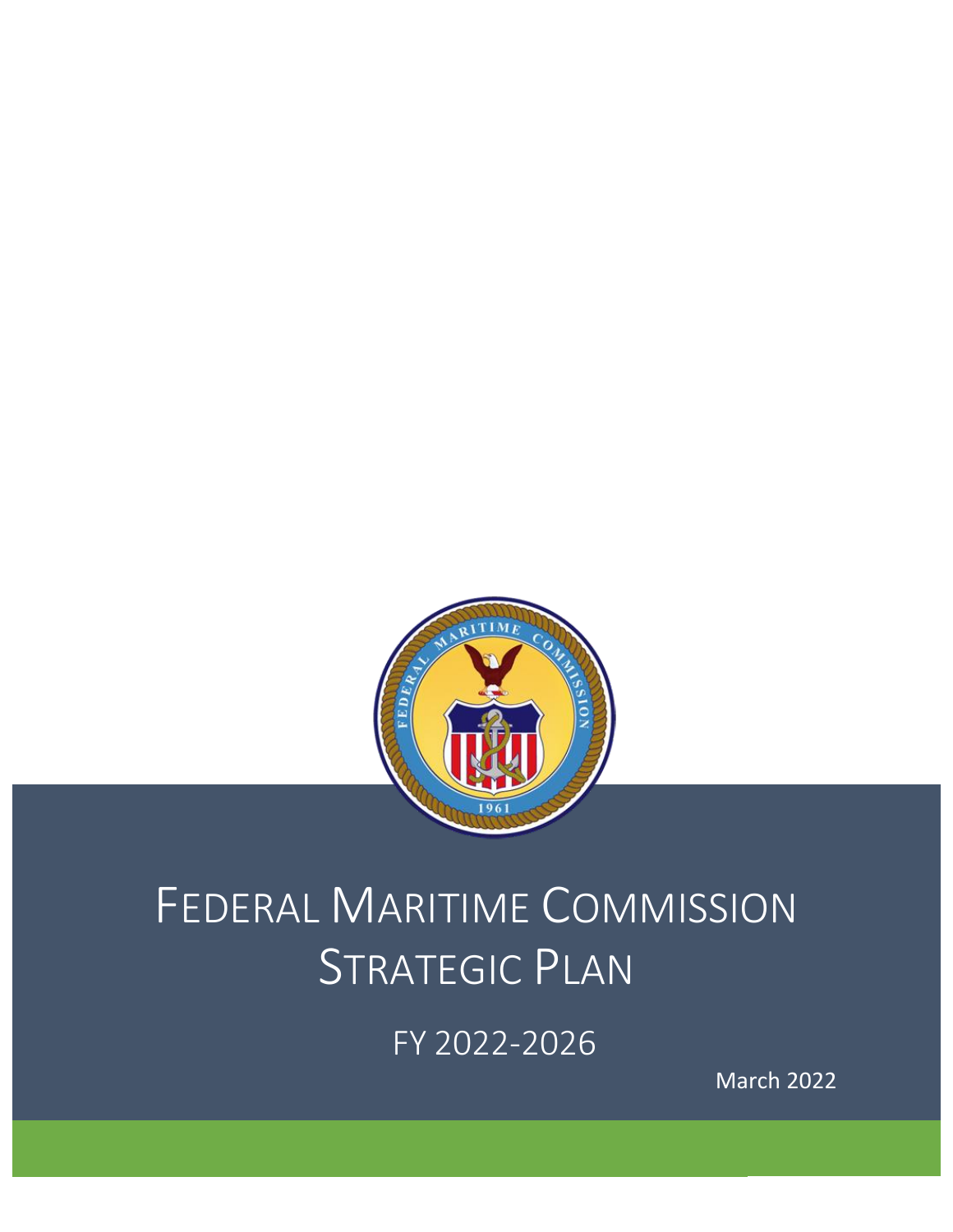## **Table of Contents**

| Strategic Goal 1 - Maintain a competitive and reliable international ocean                                                                                                        |
|-----------------------------------------------------------------------------------------------------------------------------------------------------------------------------------|
| Strategic Objective 1.1: Ensure no unreasonable increases in transportation costs<br>or decreases in transportation service are attributed to anticompetitive practices           |
| Strategic Objective 1.2: Ensure competition is preserved in the purchase of certain                                                                                               |
| Strategic Goal 2 - Protect the public from unlawful, unfair, and deceptive ocean                                                                                                  |
| Objective 2.1: Identify and take action to end unlawful, unfair, and deceptive practices.  9<br>Objective 2.2: Prevent public harm through licensing and financial responsibility |
| Objective 2.3: Enhance public awareness of agency resources, remedies, and                                                                                                        |
| Objective 2.4: Impartially and timely resolve international shipping disputes through                                                                                             |
| Stewardship Objective - Advance the FMC's performance through excellence in                                                                                                       |
| Stewardship Sub-objective 1: Strengthen infrastructure and effective resource                                                                                                     |
| Stewardship Sub-objective 2: Foster a high performing, engaged, and diverse<br>workforce where staff understand how their efforts contribute to the goals of                      |
|                                                                                                                                                                                   |
|                                                                                                                                                                                   |
|                                                                                                                                                                                   |
|                                                                                                                                                                                   |
| Appendix A: Summary of Performance Measures by Strategic Goals and Objectives 21                                                                                                  |
| Appendix B: Organization Chart and Commission Bureaus and Offices 27                                                                                                              |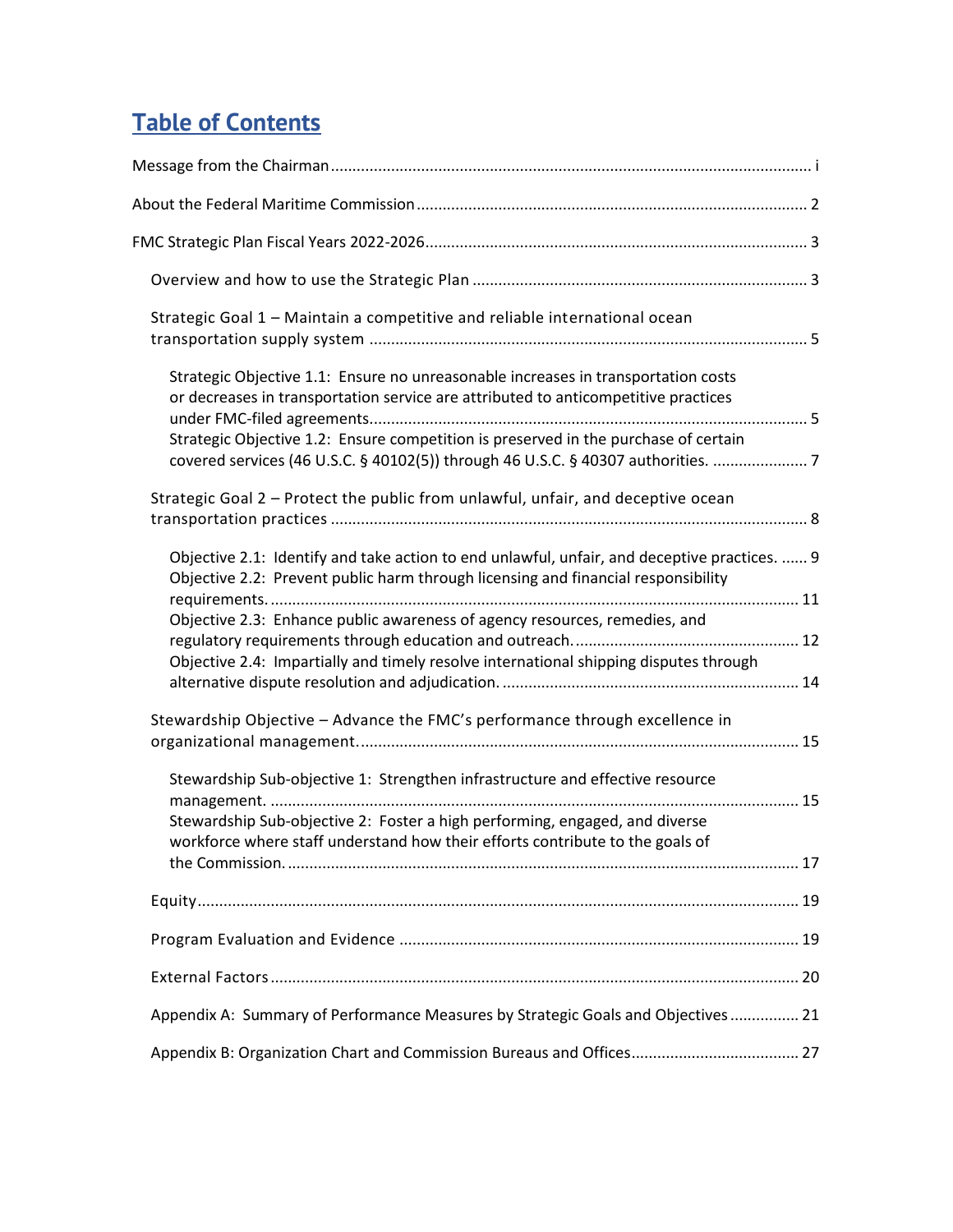## **Message from the Chairman**

<span id="page-2-0"></span>The Federal Maritime Commission (FMC or Commission) is pleased to issue its Strategic Plan for fiscal years (FY) 2022-2026.

The FMC's work to maintain competition and integrity throughout the Nation's ocean transportation supply chain is vital to America's economy and job growth. The international ocean transportation system is experiencing significant challenges in the wake of the COVID-19 pandemic, including a surge in cargo movements that require the system to respond efficiently and appropriately. The U.S. has brought in more ocean freight in less time than ever before in our Nation's history. The Commission's efforts in facilitating commerce and protecting U.S. shippers will continue to be critical in the upcoming years.

Our Strategic Plan provides the framework to address current and anticipated challenges in the ocean transportation industry over the next five years. It calibrates performance measures to ensure the Commission is meeting its statutory mission and the needs of a rapidly changing ocean transportation supply system. Finally, this plan is intended to be flexible and adaptable as the shipping industry evolves, while providing clear and measurable targets.

This Strategic Plan builds on the success of our prior Strategic Plan, which covered FY 2018-2022. In looking forward over the next five years, the Commission has set forth two strategic goals as well as a stewardship objective for organizational excellence to guide our efforts and ensure that the Commission efficiently and effectively carries out its mission and serves the public.

The challenges of the pandemic have changed some of the day-to-day operations of the FMC but has not changed the Commission's ability to fully meet its mission and strategic goals. The Commission's unwavering commitment to achieving its mission and meeting high performance standards from its staff will continue to ensure that we execute our Strategic Plan to achieve results for the American people. My colleagues and I look forward to the work ahead as we continue to fulfill our important mission.

Daniel B. Maffei Chairman Federal Maritime Commission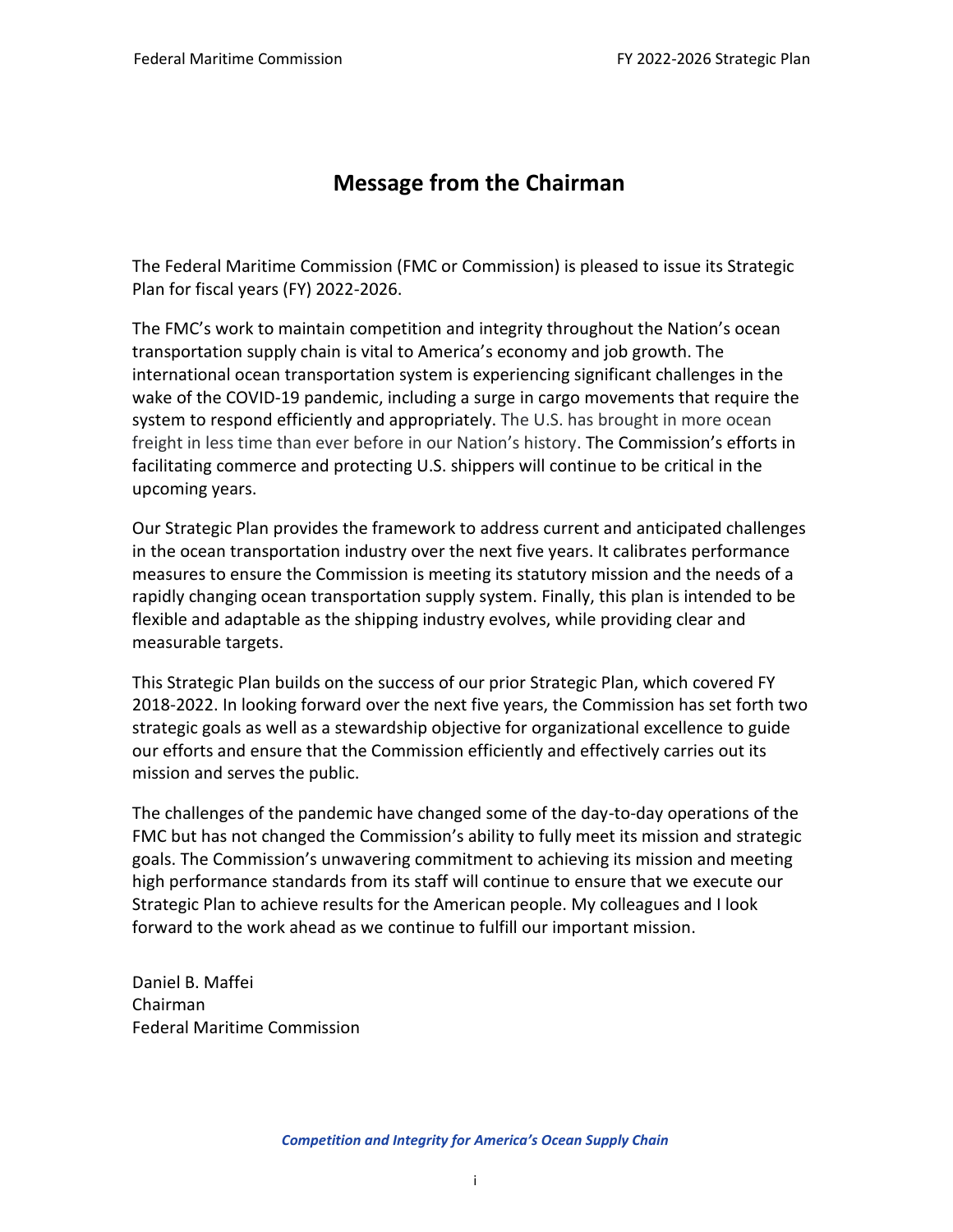## **About the Federal Maritime Commission**

## <span id="page-3-0"></span>**Mission**

**Ensure a competitive and reliable international ocean transportation supply system that supports the U.S. economy and protects the public from unfair and deceptive practices.**

## **History and Statutory Authority**

The Federal Maritime Commission (FMC or Commission) is an independent agency charged with regulating liner shipping in the U.S. international trades. From its creation in 1961, the FMC has ensured a competitive and reliable international ocean transportation supply system that supports the U.S. economy and job growth, and protects the public from unlawful, unfair, and deceptive practices. While the specifics of the U.S. maritime policy and laws have changed during the last few decades, the FMC's mission and dual strategic goals are the focus of today's regulatory efforts.

Congress assigned these responsibilities to the FMC in the following laws now codified at 46 U.S.C. §§ 40101-44106:

- The Shipping Act of 1984 (Shipping Act), as amended by the Ocean Shipping Reform Act (OSRA) of 1998;
- The Foreign Shipping Practices Act of 1988 (FSPA);
- Section 19 of the Merchant Marine Act, 1920 (1920 Act);
- Sections 2 and 3 of Pub. L. No. 89-777, 80 Stat. 1350; and
- Section 834 of the Frank LoBiondo Coast Guard Authorization Act of 2018 (LoBiondo Act).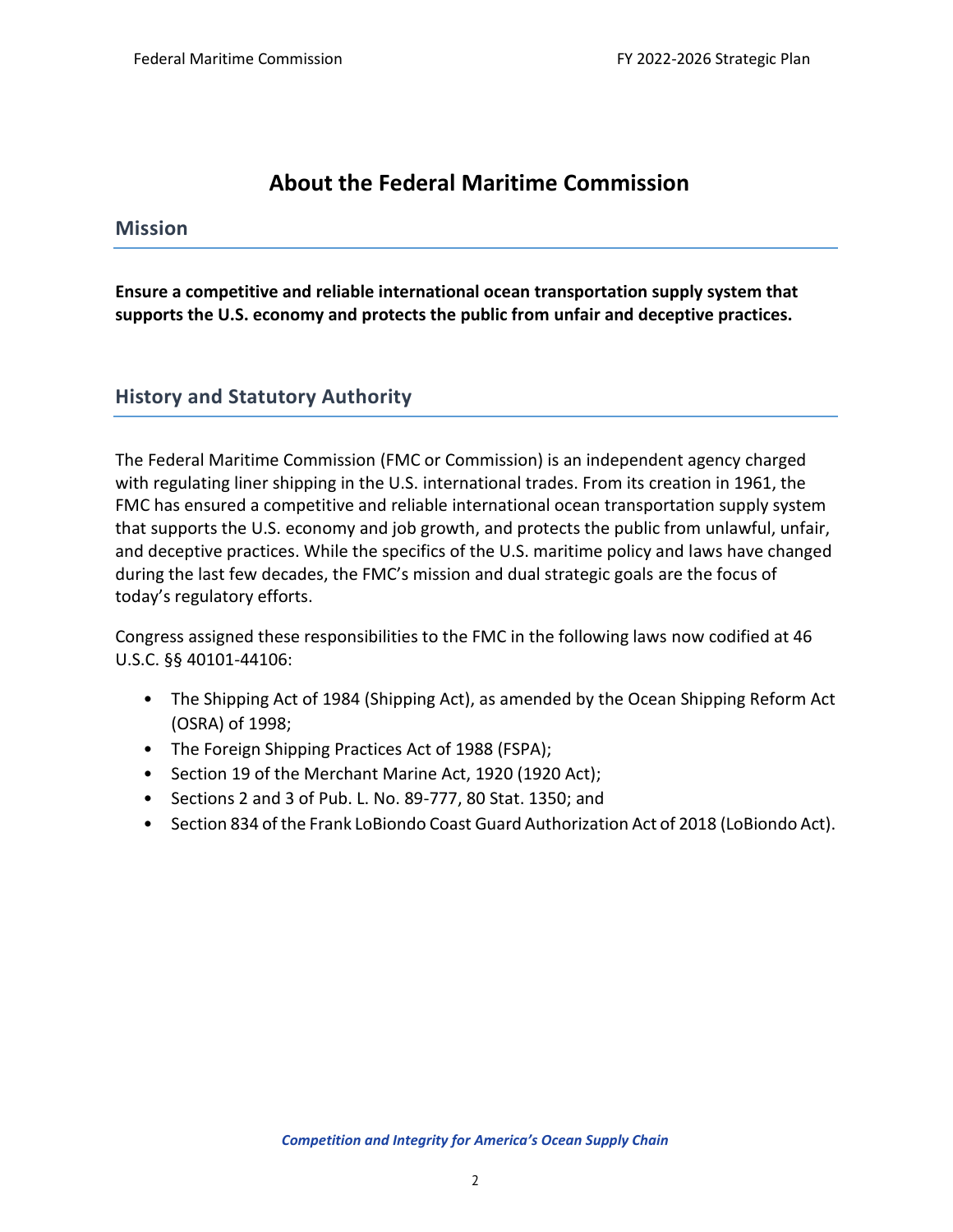## **FMC Strategic Plan Fiscal Years 2022-2026**

## <span id="page-4-1"></span><span id="page-4-0"></span>**Overview and how to use the Strategic Plan**

The Federal Maritime Commission's *Strategic Plan for FY 2022-2026* (Strategic Plan or Plan) sets goals and objectives for achieving the FMC's mission. The FMC publishes its Strategic Plan every four years, aligning with presidential administrations. This Plan contains targets and measures linked to objectives via strategies through FY 2026. These objectives, targets, and measures drive the agency's performance and budgetary process.

#### **The Commission's goals and objectives are:**

**Strategic Goal 1:** Maintain a competitive and reliable international ocean transportation supply system.

**Objective 1.1:** Ensure no unreasonable increases in transportation costs or decreases in transportation service are attributed to anticompetitive practices under FMC-filed agreements.

**Objective 1.2:** Ensure competition is preserved in the purchase of certain covered services (46 U.S.C. § 40102(5)) through 46 U.S.C. § 40307 authorities*.*

- **Strategic Goal 2:** Protect the public from unlawful, unfair, and deceptive ocean transportation practices.
	- **Objective 2.1:** Identify and take action to end unlawful, unfair, and deceptive practices.

**Objective 2.2:** Prevent public harm through licensing and financial responsibility requirements.

**Objective 2.3:** Enhance public awareness of agency resources, remedies, and regulatory requirements through education and outreach.

**Objective 2.4:** Impartially and timely resolve international shipping disputes through alternative dispute resolution and adjudication.

**Stewardship Objective:** Advance the FMC's performance through excellence in organizational management.

**Stewardship Sub-objective 1**: Strengthen infrastructure and effective resource management.

**Stewardship Sub-objective 2**: Foster a high performing, engaged, and diverse workforce where staff understand how their efforts contribute to the goals of the Commission.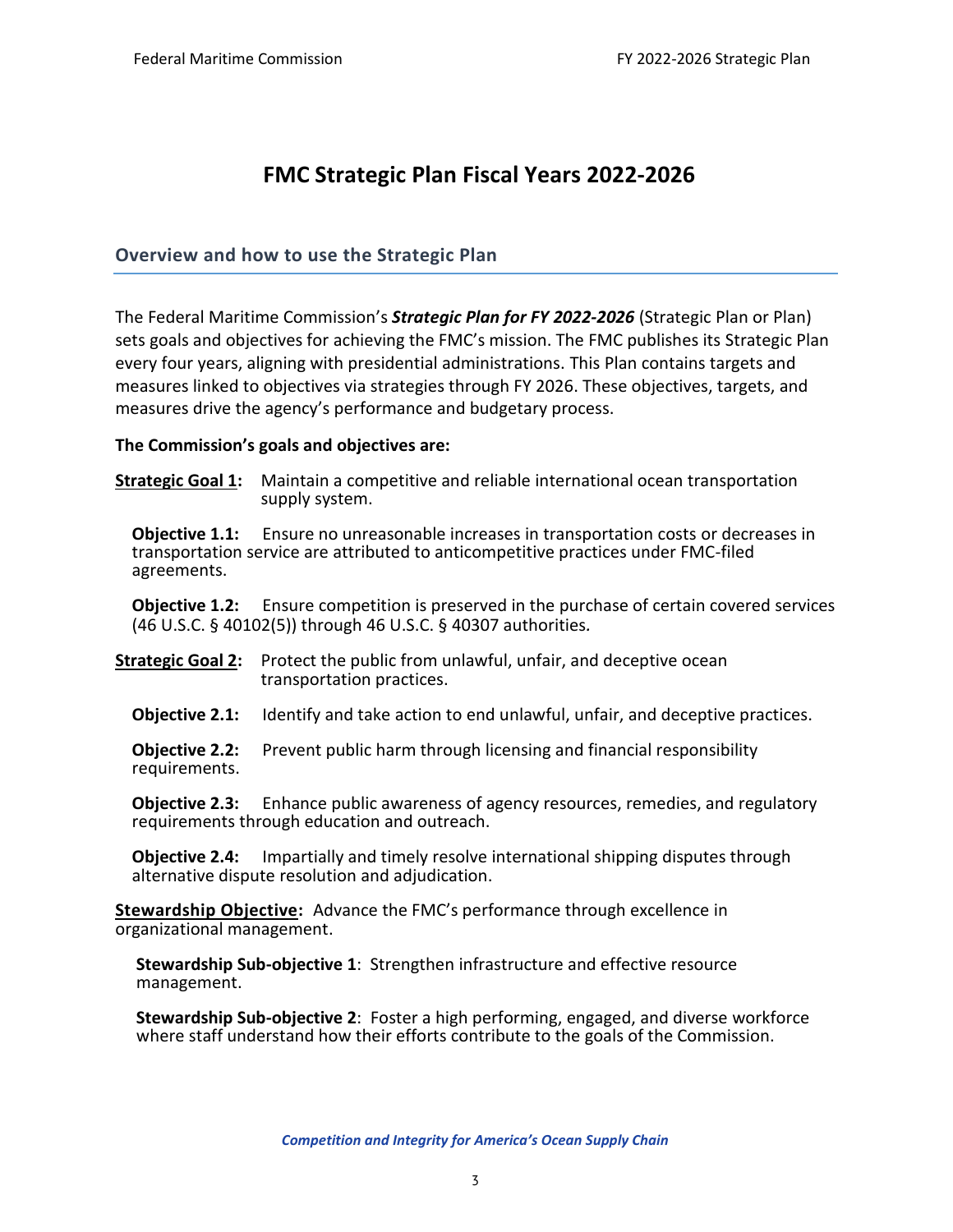| This is how the Strategic Plan can be used by both internal and external audiences. |
|-------------------------------------------------------------------------------------|
|-------------------------------------------------------------------------------------|

| <b>FMC Employees:</b>                        | Use as a roadmap to plan work and track performance<br>outcomes.                                                                             |
|----------------------------------------------|----------------------------------------------------------------------------------------------------------------------------------------------|
|                                              | Provide feedback on implementation and whether and how<br>measures are working in real time.                                                 |
| <b>External Stakeholders/</b><br>the Public: | Use as a tool to understand the FMC's priorities and focus over<br>next four years and how the FMC accounts for its actions and<br>progress. |

#### Additional information

This Strategic Plan conforms with the spirit and letter of the GPRA Modernization Act of 2010; OMB Circular A-11, *Preparation of Submission of Strategic Plans*, *and Annual Program Performance Reports*; and Executive Order 13450 – *Improving Government Program Performance*.

This Strategic Plan was developed through a review of available evidence including experience with evolving industry structural and behavioral changes, current challenges, and future industry forecasts to determine the best strategies to support a competitive and reliable shipping industry and to drive continuous improvement in the FMC's performance.

This strategic planning process validated retention of the Commission's two previous strategic goals, as broad outcomes that the Commission should continue to achieve consistent with its statutory mandate. The FMC's strategic planning refined and focused several of the strategies and measures and added a stewardship objective that supports the mission activities across the Commission. This new objective focuses on human resources; information technology (IT); contracting and property management; and financial management. Each of these important functions are subject to their own stringent planning and measuring regimes pursuant to various laws and executive mandates.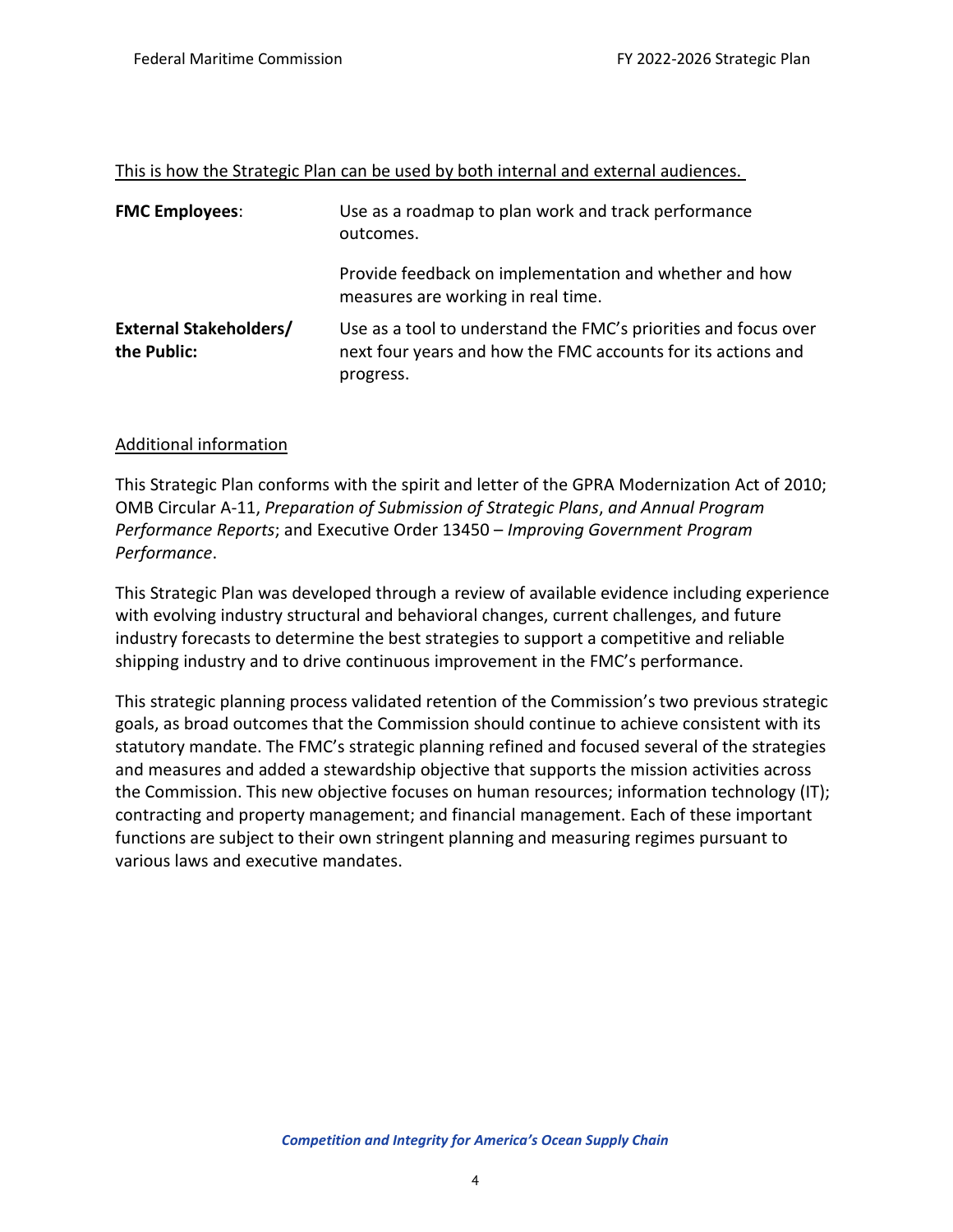## <span id="page-6-0"></span>**Strategic Goal 1 – Maintain a competitive and reliable international ocean transportation supply system.**

The FMC carries out the Shipping Act's policy objective "to promote the growth and development of United States exports through competitive and efficient ocean transportation and by placing a greater reliance on the marketplace." The Commission's oversight of the international ocean transportation supply system remains critical. Ocean transportation plays a primary role in the movement of more than \$1 trillion in U.S. exports and imports annually. The COVID-19 pandemic surge in demand for ocean transportation, supply chain congestion, carrier consolidations, mergers, and a major carrier bankruptcy have greatly impacted the industry. The Commission's work protects shippers, both exporters and importers, as well as the Nation's interest in a competitive ocean supply chain that reliably delivers goods to the American public.

Under the Shipping Act, carriers and other regulated entities can file agreements with the FMC. The FMC ensures that actions taken pursuant to these filed agreements do not result in unreasonable increases in transportation costs and/or unreasonable decreases in transportation services. Competition among participants in the U.S. liner trades fosters competitive rates and encourages innovation and a variety of service offerings for the benefit of U.S. exporters and importers, and ultimately consumers.

To achieve the strategic goal of maintaining a competitive and reliable international ocean transportation supply system, the FMC developed two strategic objectives.

**Objective 1.1:** Ensure no unreasonable increases in transportation costs or decreases in transportation service are attributed to anticompetitive practices under FMC-filed agreements.

**Objective 1.2:** Ensure competition is preserved in the purchase of certain covered services (46 U.S.C. § 40102(5)) through 46 U.S.C. § 40307 authorities.

## <span id="page-6-1"></span>**Strategic Objective 1.1: Ensure no unreasonable increases in transportation costs or decreases in transportation service are attributed to anticompetitive practices under FMCfiled agreements.**

Under the Shipping Act, vessel-operating common carriers (VOCCs) and marine terminal operators (MTOs) establishing agreements that benefit from antitrust immunity must file their agreements with the FMC. Agency staff reviews proposed agreements for competitive harm before they can take effect. The FMC is authorized, pursuant to 46 U.S.C. § 41307(b), to seek appropriate injunctive relief against any agreement that is likely to result in a reduction in competition that could be expected to unreasonably raise transportation costs or reduce transportation service.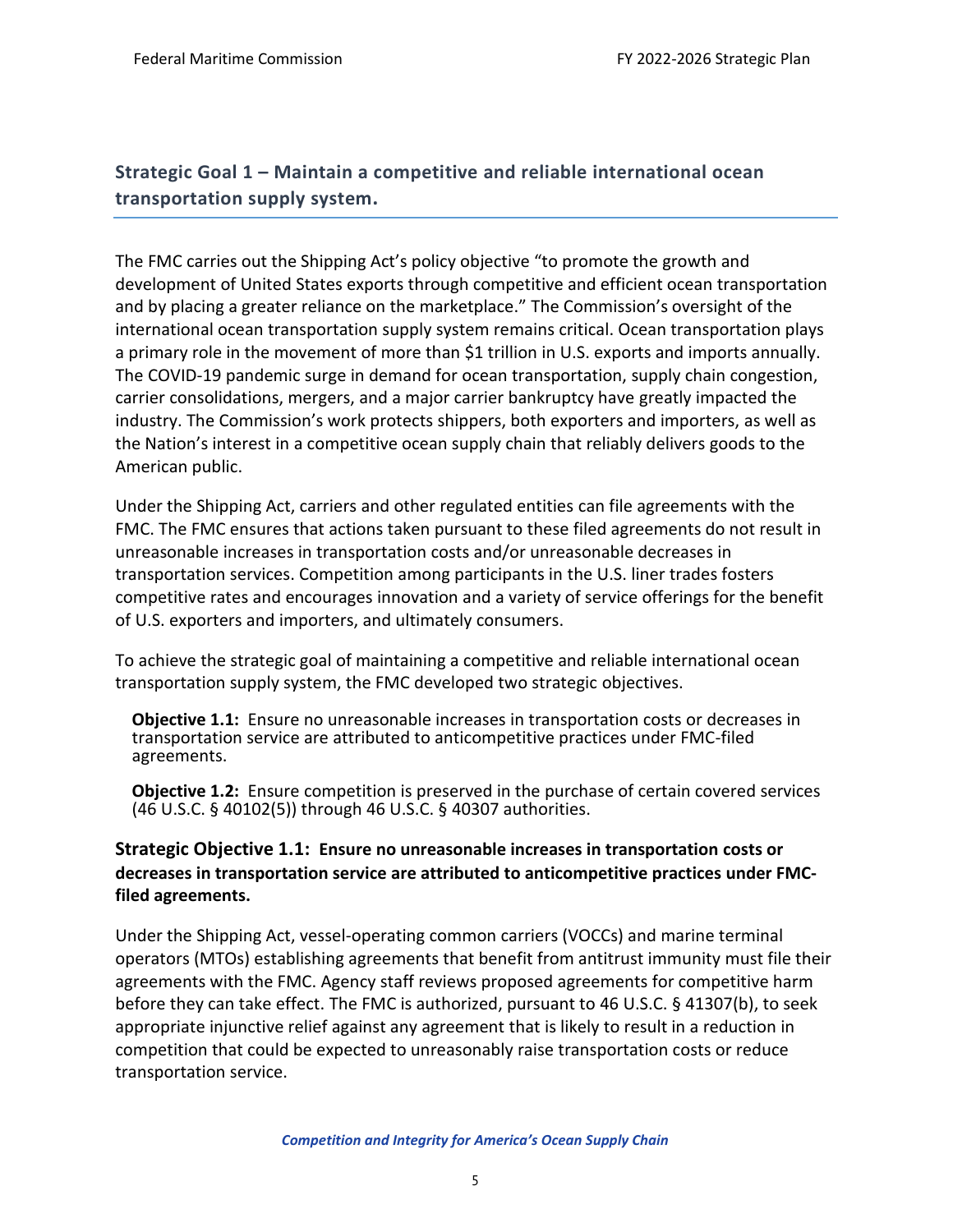The Shipping Act and implementing regulations also authorize the FMC to require agreement parties to: (a) provide information needed to assess certain categories of agreements; (b) file certain standard types of reports — including economic data and/or minutes of meetings held by the agreement parties; and (c) submit special ongoing informational reports once the agreement becomes effective. Both the baseline and periodic monitoring reports allow the FMC to initially evaluate, and monitor on an ongoing basis, the conduct of the parties to VOCC and MTO agreements.

## **Strategies:**

- Review initial agreements and amendments, including additional information requested by the FMC, to determine the likelihood that the agreement parties could engage in substantially anticompetitive conduct with respect to transportation costs or services.
- Regularly review information provided in standard and special reporting to assess the existence or likelihood of substantially anticompetitive conduct or unfavorable trade conditions.
- Apply visualization techniques and statistical tests to identify potential anticompetitive changes in transportation costs or services.
- Conduct research studies on current competition issues with respect to U.S. trades.
- Actively monitor foreign government-owned controlled carriers in U.S. trades and regularly review their pricing practices.
- Obtain information via inquiries and/or complaints about conduct or conditions that impede the efficient movement of cargo.
- Encourage and support stakeholder-developed, market-driven solutions to systemic supply chain inefficiencies by sponsoring opportunities for collaboration across a diverse group of industry stakeholders.
- Ensure competitive conditions in the U.S. foreign oceanborne trades by working with agreement parties on an informal basis to negotiate changes in agreements that raise competitive concerns.
- Preserve competition and reliability in ocean transportation by seeking appropriate injunctive relief for agreements likely to produce an unreasonable reduction in transportation service or an unreasonable increase in transportation cost.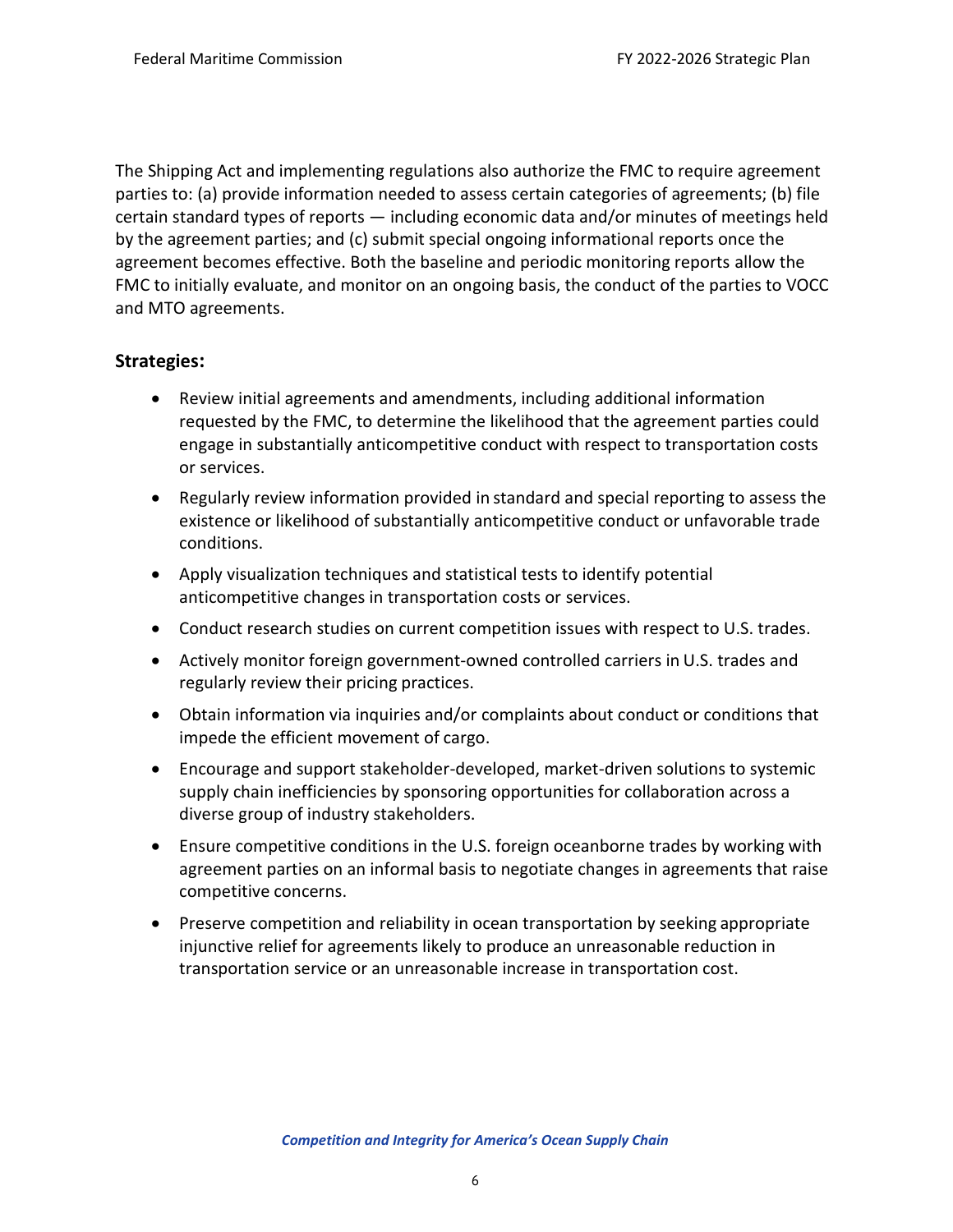- Address disruptions in the ocean transportation marketplace by investigating violations of the Shipping Act.
- Take action under the FSPA to address adverse conditions affecting U.S. carriers in the U.S. oceanborne trades when such conditions do not exist for foreign carriers or other entities providing maritime or maritime-related services in the United States.
- Create rules and regulations pursuant to the 1920 Act to address conditions that are unfavorable to shipping in the foreign trade.
- Ensure timely action on formal proceedings.
- Maintain an electronic agreement library on the FMC's website to provide transparent, real-time public access to agreements.

## **Five-Year Performance Measures**

**Performance Measure:** Percentage of newly filed vessel sharing agreements and amendments to agreements analyzed and presented to the Commission within 32 days.

**Validation:** This outcome goal is measured using data from the eAgreements electronic filing system and tracking the time elapsed between the agreement submission and review.

**Performance Measure:** Percentage of agreement monitoring reports reviewed within 30 days of receipt to detect actionable information, including market-distorting behavior.

**Validation:** This outcome goal is measured using data contained in the eMonitoring system used for the electronic filing of agreement monitoring submissions. Performance is measured by comparing the file receipt date to the date that the filing was reviewed by staff analyst.

## <span id="page-8-0"></span>**Strategic Objective 1.2: Ensure competition is preserved in the purchase of certain covered services (46 U.S.C. § 40102(5)) through 46 U.S.C. § 40307 authorities.**

The LoBiondo Act modified the legal standard in the Shipping Act of 1984 for enjoining agreements. The Commission may now enjoin agreements that are likely "to substantially lessen competition in the purchasing of certain covered services." 46 U.S.C. § 40307(b)(1). The LoBiondo Act also established a requirement that the Commission include in its annual report to Congress an analysis of the competitive impact of ocean carrier alliance purchases of "certain covered services" and a "summary of actions, including corrective actions, taken by the Commission, to promote such competition." 46 U.S.C. § 306(b)(6).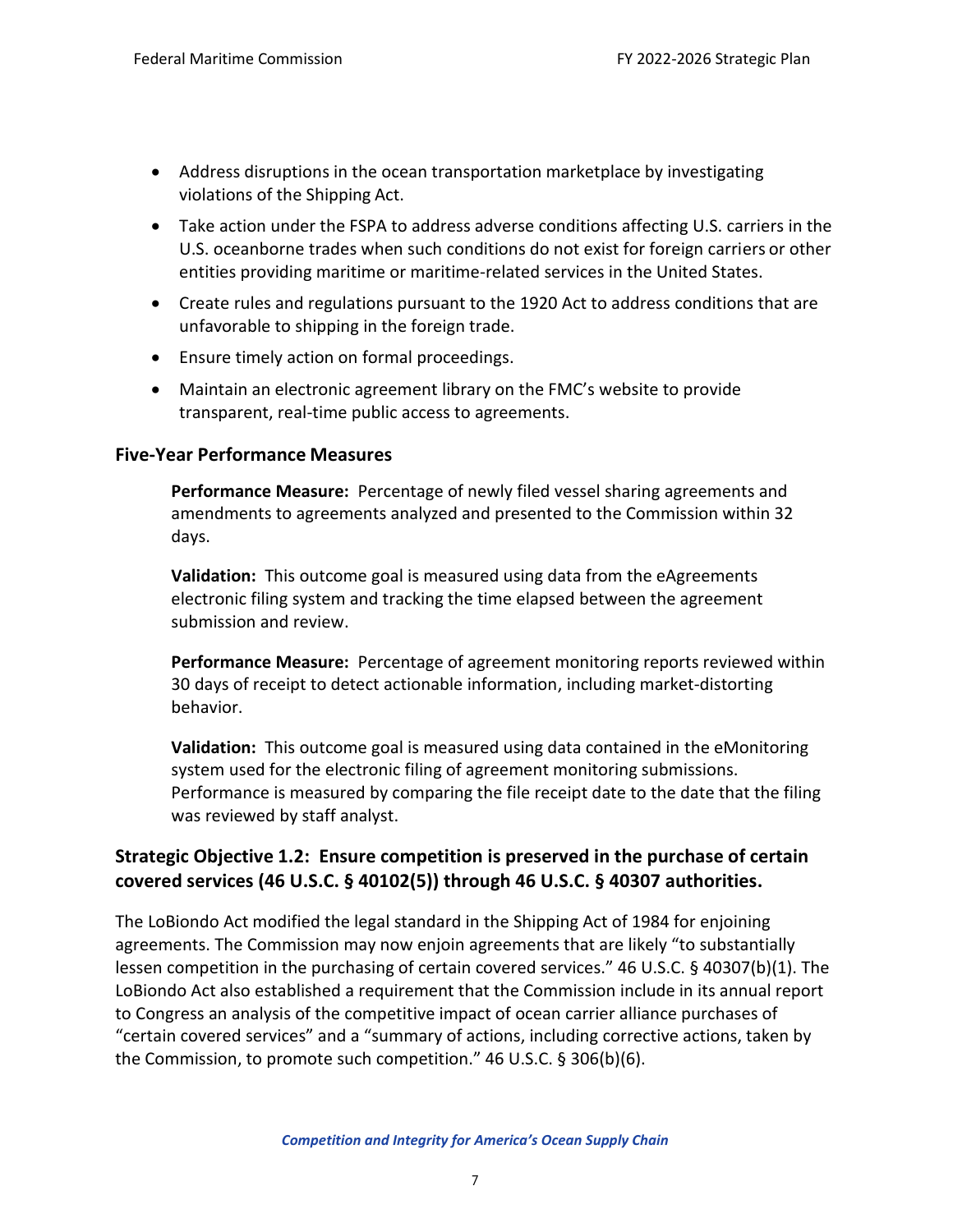## **Strategies**

- Produce an annual report analysis of agreements that permit jointly negotiated ocean carrier purchases of terminal services for anticompetitive outcomes.
- Encourage agreement parties to remove provisions that permit jointly negotiated purchases.
- Develop alternative periodic reporting requirements for parties to agreements that permit jointly negotiated purchases of certain covered services to evaluate the extent of utilization and potential anticompetitive effects.

## **Five-Year Performance Measure**

**Performance measure:** Percentage of alternative agreement reports indicating joint contracting/procurement of covered services analyzed and escalated to regular monitoring status within 30 days of receipt to ensure systematic analysis of data for actionable information.

**Validation:** This outcome goal is measured using regulated entities' data. Performance is measured by reviewing information received and identifying whether reports indicating covered services are moved from this system to the eMonitoring system within 30 days.

## <span id="page-9-0"></span>**Strategic Goal 2 – Protect the public from unlawful, unfair, and deceptive ocean transportation practices.**

The FMC has responsibilities related to protecting the shipping public from financial harm that may be caused by the commercial activities of regulated entities. The FMC licenses ocean transportation intermediaries serving the U.S. trades; certifies that passenger vessel operators meet the required financial responsibility levels for death, injury, or nonperformance; assists the public with resolving informal complaints related to the shipment of goods or to passenger vessel cruises; identifies and prosecutes unreasonable or unjust practices by VOCCs, OTIs, or MTOs; and investigates formal, private-party complaints or FMC-initiated proceedings alleging Shipping Act violations.

To achieve its strategic goal of protecting the public from unlawful, unfair, and deceptive ocean transportation practices, the FMC developed four objectives.

**Objective 2.1:** Identify and take action to end unlawful, unfair, and deceptive practices.

**Objective 2.2:** Prevent public harm through licensing and financial responsibility requirements.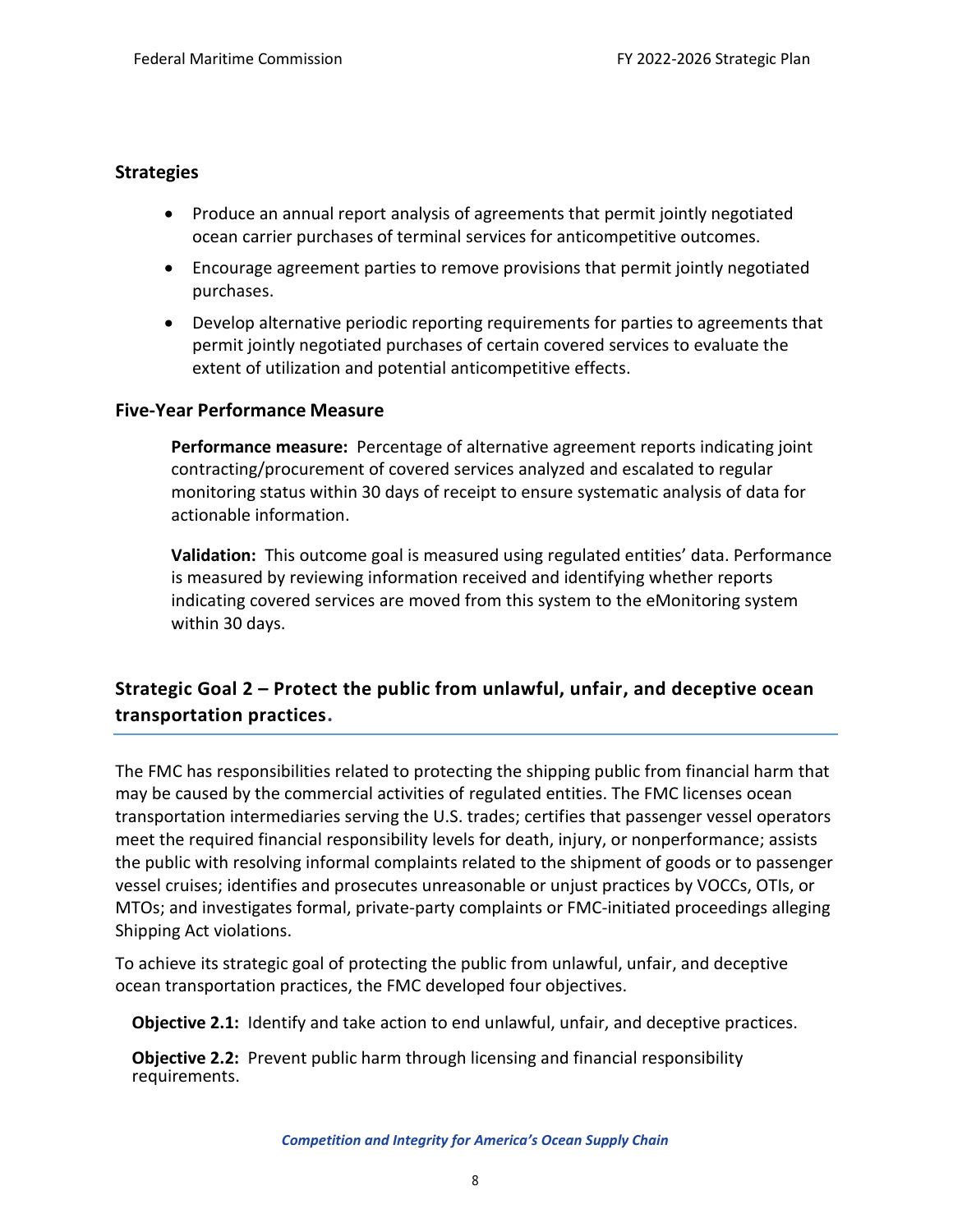**Objective 2.3:** Enhance public awareness of agency resources, remedies, and regulatory requirements through education and outreach.

**Objective 2.4:** Impartially and timely resolve international shipping disputes through alternative dispute resolution and adjudication.

## <span id="page-10-0"></span>**Objective 2.1: Identify and take action to end unlawful, unfair, and deceptive practices.**

The FMC is responsible for ensuring that regulated entities, including individual VOCCs and MTOs, as well as those permitted by agreement to act in concert, treat shippers and other members of the shipping public fairly by not engaging in prohibited acts set out in the Shipping Act. In the effort to identify prohibited acts, the FMC maintains a visible presence among regulated entities, collects intelligence and analyzes trade data, and exchanges intelligence with other regulatory and law enforcement agencies.

The Commission's focus on ending unlawful, unfair, and deceptive practices is multifaceted. To ensure compliance with laws and regulations under the jurisdiction of the FMC, various formal enforcement and informal compliance actions may be taken by the Commission. Formal proceedings may be initiated to investigate and prosecute Shipping Act violations. The Commission often enters settlement agreements to informally resolve and correct prohibited activities.

The Commission's work strengthens protections for shippers and ensures compliance with the Shipping Act. Through Fact Finding Investigations, the Commission uses its authority to address challenges facing shippers and the industry through facilitating discussions and solutions among stakeholders. The FMC has established a National Shipper Advisory Committee that will advise the FMC on policies related to the competitiveness, reliability, integrity, and fairness of the international ocean freight delivery system.

In July 2021, the FMC established an audit program and dedicated team to assess carrier compliance with the Shipping Act and the FMC's detention and demurrage interpretive rule. By analyzing the practices of the top carriers by market share and working with carriers to address their application of the rules and clarify ambiguities, the FMC will protect shippers from unfair disadvantages.

Additionally, the FMC has identified this objective as a possible area for future equity review. A new measure for Objective 2.1 will track the percentage of businesses that received shipping licenses after being identified as unlicensed shippers and then brought into compliance through FMC licensing assistance, as opposed to enforcement actions. The FMC will monitor any trends coming from this area and may determine that demographic information is needed to ensure equitable outcomes in the future.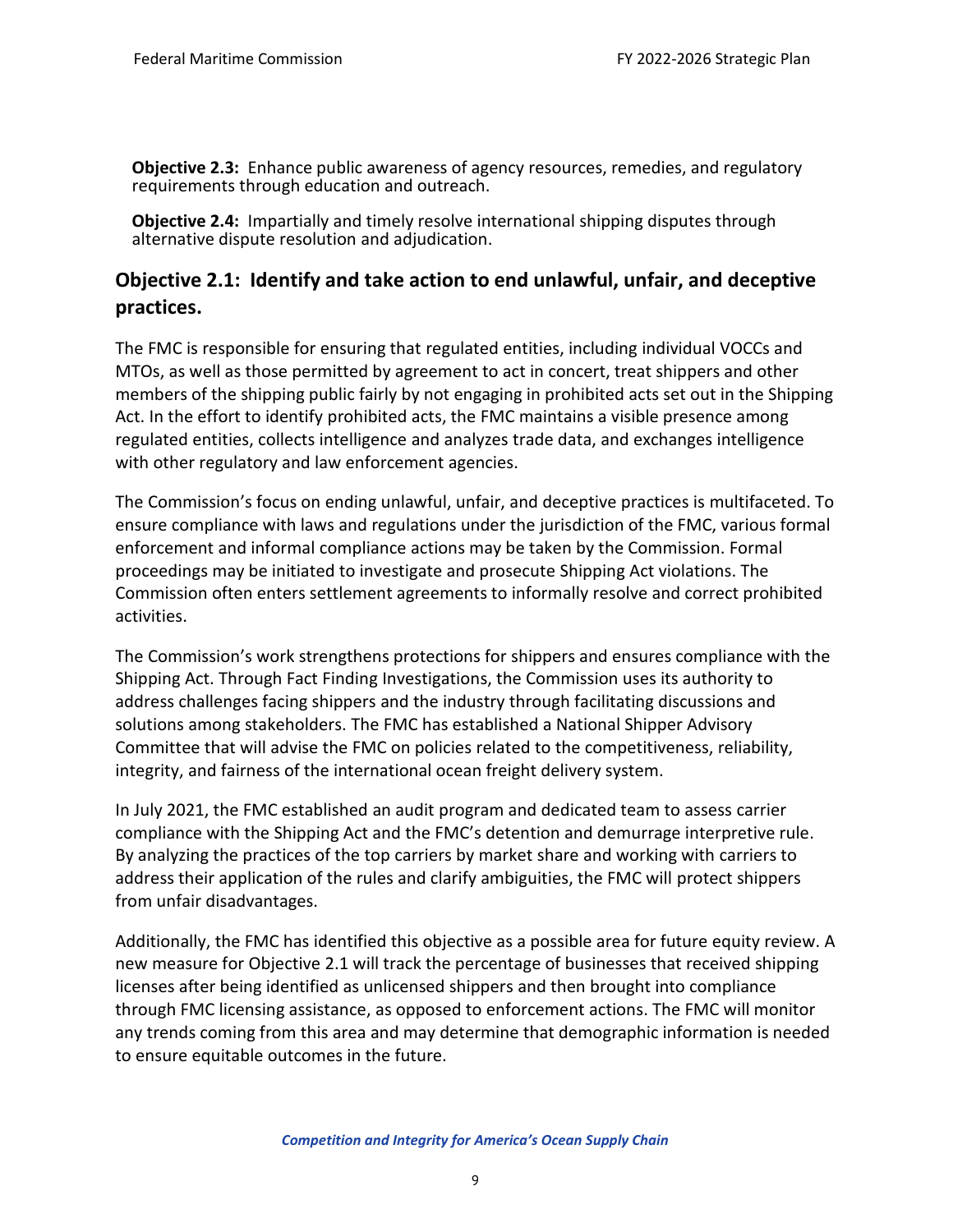#### **Strategies**

- Investigate and respond to allegations of Shipping Act violations.
- Prosecute alleged violations of the Shipping Act through formal proceedings.
- Enter into voluntary settlement agreements with alleged violators through informal procedures to terminate unlawful activities and bring about compliance with requirements of the law or regulations.
- Engage and audit ocean carriers and advise of any required corrective action and/or best practices.
- Initiate Fact Finding Investigations to address industry conditions impacting Shipping Act and regulatory compliance.
- Engage with National Shipper Advisory Committee members on international ocean freight delivery system.
- Review tariffs and authorized alternative pricing mechanisms to ensure compliance with the Shipping Act and Commission regulations.
- Enter into voluntary settlement agreements with alleged violators through informal procedures to terminate unlawful activities and bring about compliance with requirements of the law or regulations.
- Gather intelligence through visible and accessible presence in the regulated community to identify unlicensed OTIs and other violations including monitoring OTI advertising to identify potential illegal activity.
- Identify subjects who offer, advertise, or provide passage on passenger vessels having berths or staterooms to accommodate 50 or more passengers and have not met FMC financial requirements.
- Exchange information and liaise with other federal, state, and local investigative and regulatory agencies and bureaus.

#### **Five-Year Performance Measures**

**Performance Measure:** Percentage of enforcement actions taken under the Shipping Act successfully resolved through compliance audits, judgments, settlements, compromise agreements, or issuance of default judgments, that are favorable to the FMC's enforcement program.

**Validation:** This outcome goal is measured by examining enforcement case inventory and counting the number of cases resolved.

**Performance Measure:** Percentage of contacted unlicensed OTIs that submit license applications within one year after pre-enforcement contact and education from an area representative.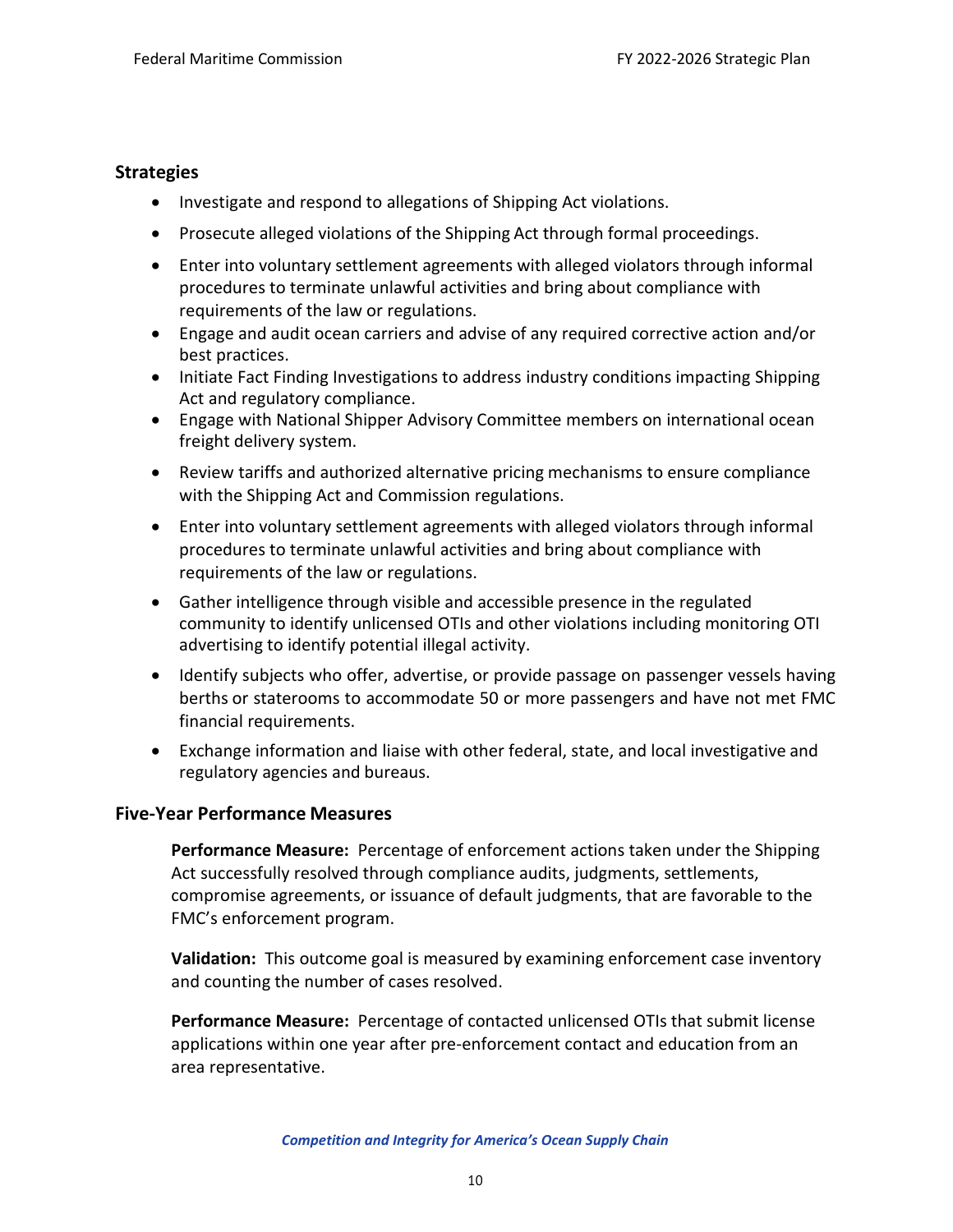**Validation:** This outcome goal is measured by correlating prior fiscal year area representatives' approved pre-enforcement case inventories with the current fiscal year data and notices on the status of ocean transportation intermediary licenses. This data is collected and maintained by the Bureau of Certification and Licensing on the Regulated Persons Index and the list of FMC Licensed & Bonded OTIs.

## <span id="page-12-0"></span>**Objective 2.2: Prevent public harm through licensing and financial responsibility requirements.**

The FMC licenses and regulates ocean transportation intermediaries, including ocean freight forwarders and non-vessel-operating common carriers (NVOCCs), and ensures that OTIs have the required financial responsibility. The FMC also issues certificates to owners and operators of passenger vessels that have evidenced financial responsibility to satisfy liability incurred for nonperformance of voyages and for death or injury to passengers and other persons.

## **Strategies**

- License OTIs with the requisite character, experience, and financial responsibility.
- Process OTI license and registration triennial updates (renewals) to ensure OTIs continue to maintain the financial responsibility and experience required to perform OTI activities.
- Issue Passenger Vessel Operator (PVO) certificates to cruise line operators that have met regulatory requirements for proof of financial responsibility.
- Monitor PVO unearned passenger revenue (UPR) reports and conduct on-site review of PVO UPR receipts.
- Periodically review and assess the need to update OTI bonds and coverage amount.

## **Five-Year Performance Measures**

**Performance Measure:** Percentage of decisions on completed OTI license applications rendered within 60 calendar days of receipt, facilitating lawful operation of OTIs with appropriate character and experience requirements.

**Validation:** This outcome goal is measured by comparing the total number of OTI applications assigned to an analyst (X) and the number of applications completed by an analyst on or before the  $60<sup>th</sup>$  calendar day following assignment (Y) during a specific time period. The outcome goal is calculated as  $(Y / X)$  x 100 = %.

**Performance Measure**: Percentage of license renewals completed on or prior to the 3 year renewal deadlines to timely verify regulatory compliance.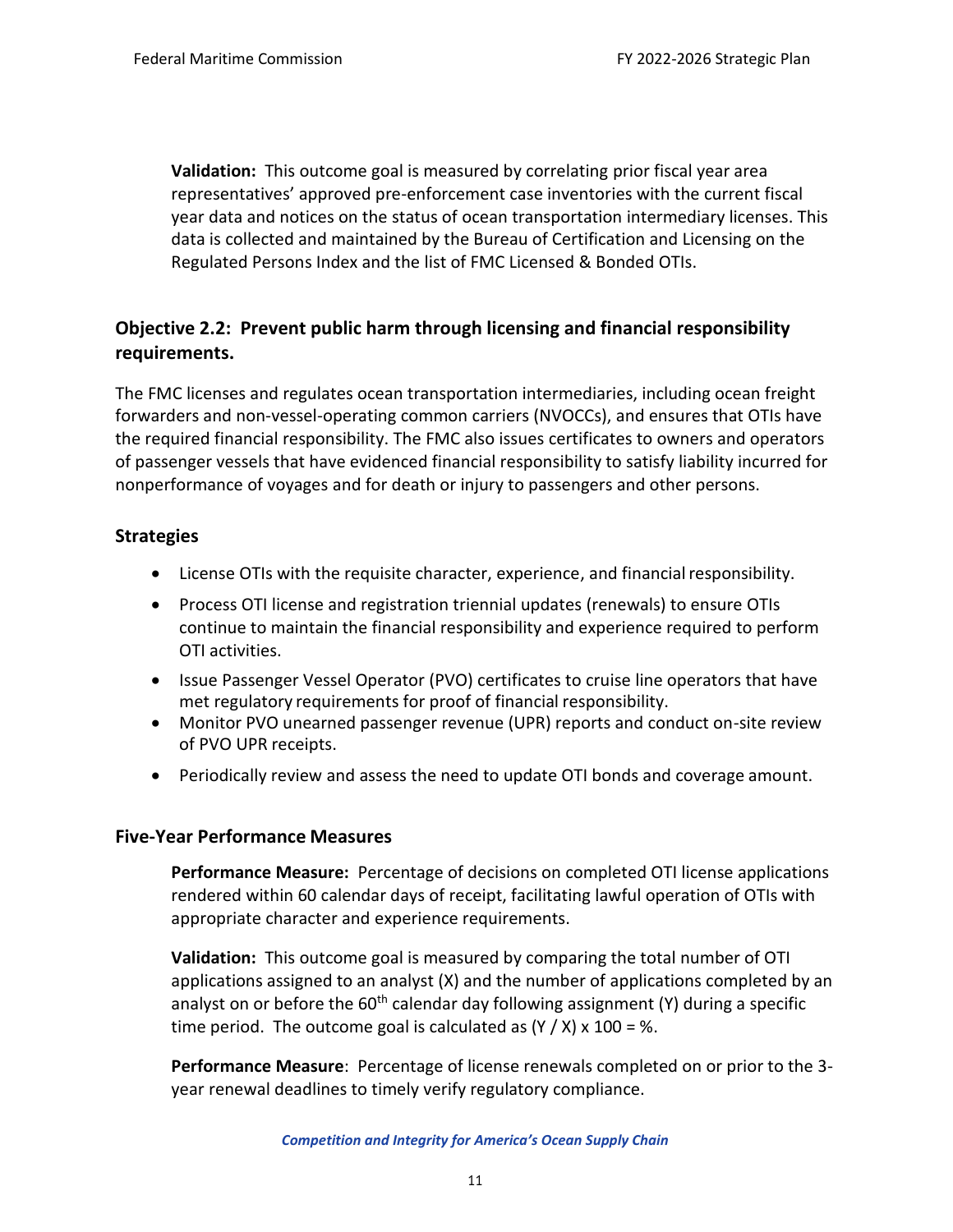**Validation:** The Completion Status Report, generated in the license renewal system, provides the total number of renewals completed (X) and the number of renewals completed on or before the renewal deadline (Y) during a specific time period.

The outcome goal is calculated as  $(Y / X)$  x 100 = %.

**Performance Measure:** Percentage of PVOs examined during the year that have the full financial coverage required by regulation to protect against loss from nonperformance or casualty.

**Validation:** This outcome goal is measured by comparing reported financial coverage amounts against required coverage amounts. Operators covered by this program file semi-annual, monthly, and weekly unearned passenger revenue reports. This information is used to compare reported coverage against required coverage amounts.

## <span id="page-13-0"></span>**Objective 2.3: Enhance public awareness of agency resources, remedies, and regulatory requirements through education and outreach.**

Protection of the public requires educating regulated entities and industry stakeholders about their responsibilities under the Shipping Act and Commission regulations. The FMC must inform the shipping public of agency services and the remedies available in the event of non-compliance, injury, or unresolved disputes.

This area is identified as a possible area for future equity consideration. The Commission will review website and other resources to ensure plain language and accessibility. In consideration of limited English proficiency communities, the agency continues to seek staff with multiple language capabilities for certain vacant positions. The FMC will also consider issuing Public Service Announcements (PSAs) to targeted communities and continue to post Advisory Notices to the website in English and other languages as appropriate when specific issues arise. The FMC will consider issuing PSAs on online publications or social media when specific Shipping Act-related issues arise in underserved communities.

## **Strategies**

- Use plain language and consider accessibility on the FMC's website and in other resources.
- Make available to the public all documents filed or issued in formal proceedings through the Commission's website.
- Publish news releases and compromise agreements reached under informal penalty procedures on the Commission's website.
- Leverage the Commission's website and social media presence to educate the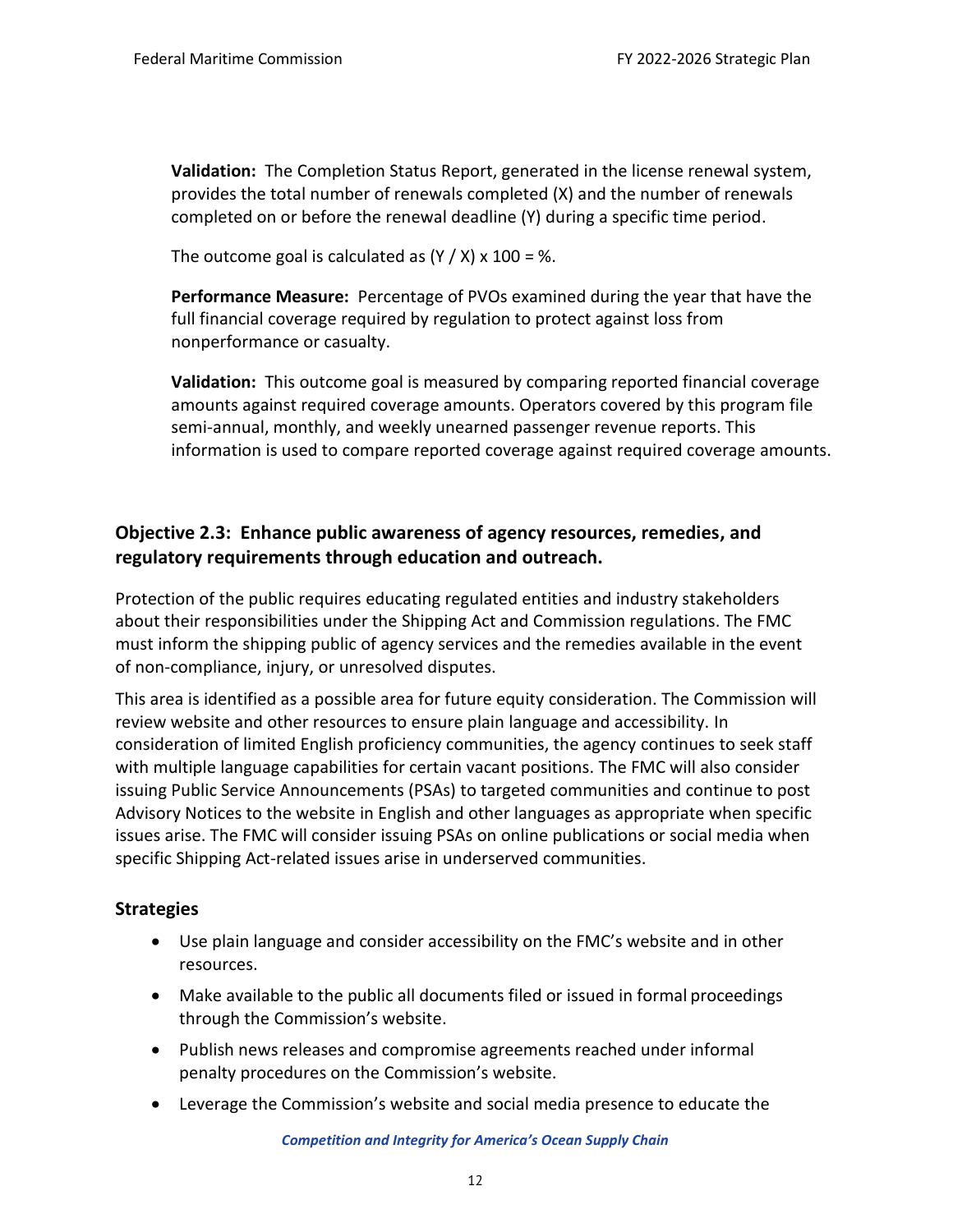public regarding events affecting the shipping or cruise industry, industry trends, challenges, and risks associated with using unlicensed companies (including companies whose licenses have been revoked and may still be conducting business).

- Promote general awareness of resources available through Commission's website.
- Maintain an accessible presence in local regulated communities.
- Proactively educate regulated entities on regulatory requirements.
- Educate regulated entities and the shipping public about dispute resolution services available through CADRS.
- Publish VOCC and NVOCC tariff location information on the agency website.
- Emphasize OTI requirements to new licensees.
- Promote awareness of FMC-licensing and financial requirements.
- Continuously expand and update information available to the public through the Commission's website and other online offerings (e.g., webinars, social media).
- Employ additional strategies and external partnerships to amplify outreach initiatives (e.g., National Moving Month with trade associations; popular vacation times for cruising with AARP, AAA; and National Consumer Protection Week).
- Consider issuing Public Service Announcements (PSAs) targeting community locations and continue to post Advisory Notices to communities on the website in English and other languages as appropriate when specific issues arise.
- Consider using PSAs on publications online or social media when specific Shipping Act-related issues arise in underserved communities.
- Seek language capabilities for certain vacant positions to better communicate with communities with limited English proficiency.

#### **Five -Year Performance Measure**

**Performance Measure:** Percentage of Commission issuances, orders, and reports available through the Commission's website within 5 working days of receipt.

**Validation:** This outcome goal is measured by reviewing the workflow processes for posting documents to the Commission's website docket activity logs. The date that each docket activity log is updated with new filings or issuances is compared to the date the document is filed with or issued by the Commission in a particular proceeding.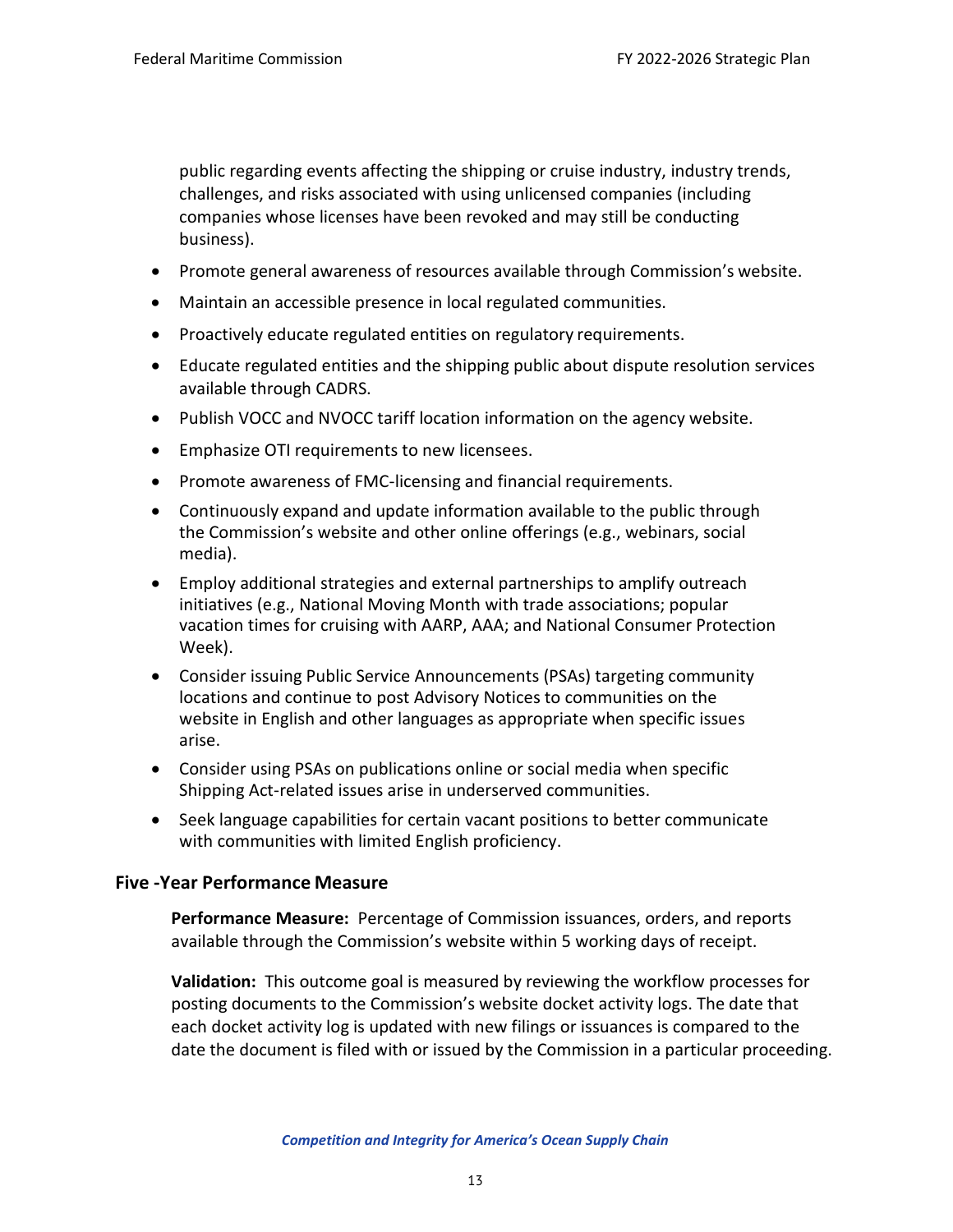## <span id="page-15-0"></span>**Objective 2.4: Impartially and timely resolve international shipping disputes through alternative dispute resolution and adjudication.**

The Commission has several means by which the public, shippers, or regulated entities may resolve a problem with an ocean shipment. The Commission provides direct assistance through its Office of Consumer Affairs and Dispute Resolution Services. When parties are able to reach a compromise, this assistance has the potential to save supply chain participants and the FMC significant time and resources.

In addition to alternative dispute resolution (ADR), the Shipping Act authorizes formal complaints alleging Shipping Act violations to be filed with the FMC for formal adjudicatory hearings by an FMC administrative law judge. Commission procedures also authorize informal dockets, similar to small claims matters in local courts, to adjudicate allegations of Shipping Act violations where the compensation sought is under \$50,000. These cases are decided by Settlement Officers in the Office of the Administrative Law Judge. In all adjudications, parties are encouraged to utilize and may request FMC sponsored ADR at any time during a proceeding.

## **Strategies**

- Provide and promote ADR services to resolve commercial cargo, passenger vessel, household goods, and other disputes related to the FMC's authority and mission.
- Offer ADR services to parties seeking formal complaints as a more efficient and costeffective method to resolve disputes.
- Conduct mediation conferences to explore the use of mediation to resolve formal complaints filed with the Commission pursuant to 46 CFR § 502.64.
- Adjudicate and issue Special Docket Application decisions within 90 days of receipt.
- Adjudicate disputes under the jurisdiction of the agency through an FMC administrative law judge, with the possibility of appeal to the Commission, use of settlement officers, and through arbitration.
- Conduct Commission proceedings so that litigants and the shipping industry can adjust behavior accordingly to maintain regulatory compliance.
- Develop and streamline internal business processes and databases to reduce intake and processing time for resolving shipping disputes.

## **Five -Year Performance Measures**

**Performance Measure:** Percentage of dispute resolution matters closed within 6 months of request for assistance.

**Validation:** This outcome goal is measured using data maintained by the Commission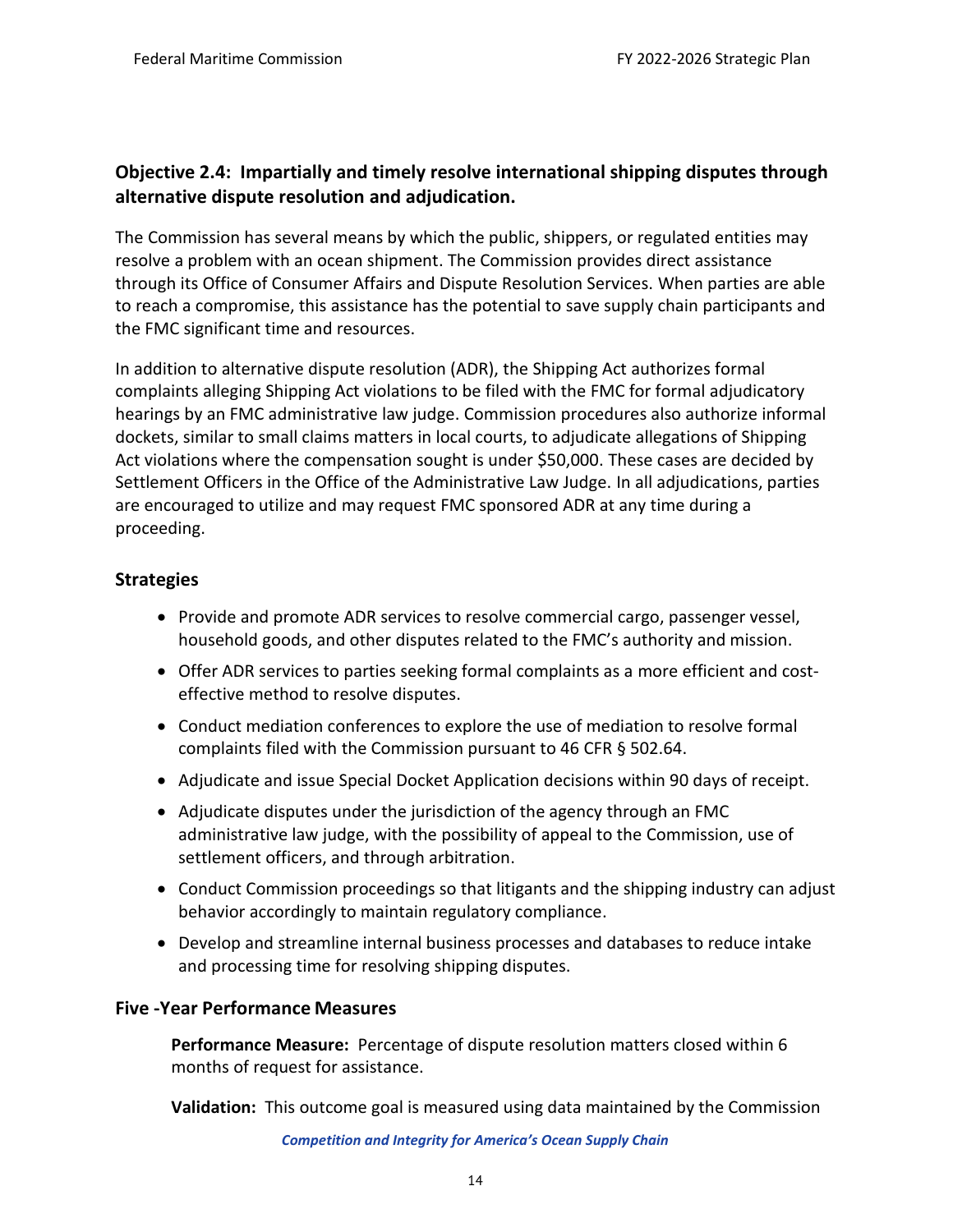on each dispute resolution matter opened. Cases are opened upon the request of the public for assistance and are subject to the normal fluctuations in businesses and consumers seeking help from the Commission. Cases are closed upon resolution, voluntary termination by the parties, refusal to participate or failure to respond by a party, or when the CADRS mediator determines that particular issues prevent the possibility for successful resolution.

**Performance Measure:** Percentage of formal complaints or Commission-initiated orders of investigation completed within 2 years of filing or Commission initiation.

**Validation:** This outcome goal is measured by using docket activity logs maintained by the Commission and used for docket management, and monthly and annual reporting purposes.

## <span id="page-16-0"></span>**Stewardship Objective – Advance the FMC's performance through excellence in organizational management.**

The FMC recognizes the critical importance of providing effective, performance-oriented management and ensuring that all resources allocated to its mission are wisely employed. The Commission's stewardship objective and sub-objectives have been created to measure agency administration in supporting the FMC's mission.

The Commission's ability to carry out its mission and serve its customers depends on having a well-trained, highly-skilled, and flexible workforce. The FMC is committed to the principles of diversity, equity, inclusion, and accessibility, and the implementation of policies and objectives to enhance the Commission's workforce. The Commission's Office of Equal Employment Opportunity, along with senior leaders and the Diversity and Inclusion Council, effectively carries out this commitment.

## <span id="page-16-1"></span>**Stewardship Sub-objective 1: Strengthen infrastructure and effective resource management.**

- **S.1.1 Manage risks and continue mission essential operations.**
- **S.1.2 FMC's financial management systems and practices demonstrate fiscal responsibility and proper accounting.**
- **S.1.3 Information Technology is optimized and IT systems are protected.**
- **S.1.4 Maintain the Commission's cloud-based website to allow industry access to FMC resources and applications.**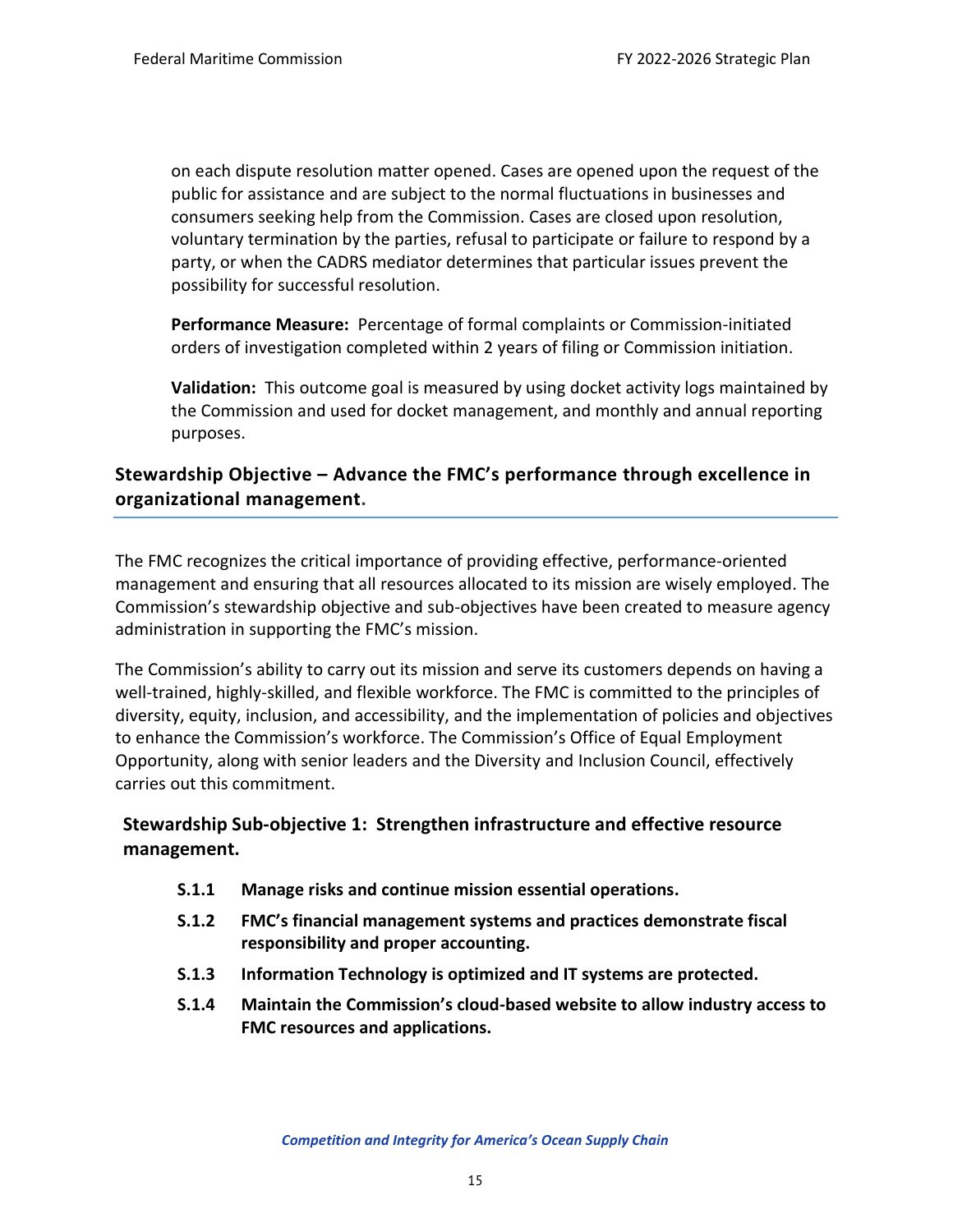## **Strategies**

- Maintain updated Continuity of Operations (COOP) program, COOP Plan and Disaster Recovery Plan, and training and exercises for staff and emergency response team.
- Implement enterprise risk management practices, including updating the FMC's annual Risk Profile and providing risk management training to proactively manage risks to the agency and the completion of its mission. The FMC uses evidence-based decision making to manage its risks and develop appropriate internal controls.
- Promote economy and efficiency by detecting waste, fraud, and abuse in the agency's programs via auditing agency operations.
- Execute financial management policies and programs; manage agency appropriations; administer internal control systems for agency funds, travel, and cash management; and coordinate with contractors who provide accounting and payroll services.
- Use technology and IT expertise to streamline and automate the agency's work processes and enhance the productivity and efficiency of the workforce, as well as maintain accessibility of FMC website, applications, and resources.
- Secure FMC IT systems to protect against cybersecurity threats.
- Provide clear and timely guidance to staff regarding administrative matters, including procurement, personnel, and contracting issues.
- Ensure program compliance with rules and regulations regarding such areas as forms clearance, Paperwork Reduction Act, Small Business Paperwork Relief Act, and other federally required reports and submissions.

#### **Five-Year Performance Measures**

**S.1.1** Manage risks and continue mission essential operations.

**Performance Measure:** COOP activities, including annual training, notification exercises, and an annual COOP exercise are conducted throughout the year consistent with the FMC COOP Plan.

**Validation:** Complete and document all activities between July 1 and June 30. Sources include annual training materials, sign-in sheets/confirmation emails, and after-action reports.

**S.1.2** FMC's financial management systems and practices demonstrate fiscal responsibility and proper accounting.

**Performance Measure:** Achieve an unmodified (clean) opinion from the independent auditor on the Commission's fiscal year's end financial statements. (Data: Office of the Inspector General Independent Auditor's Report.)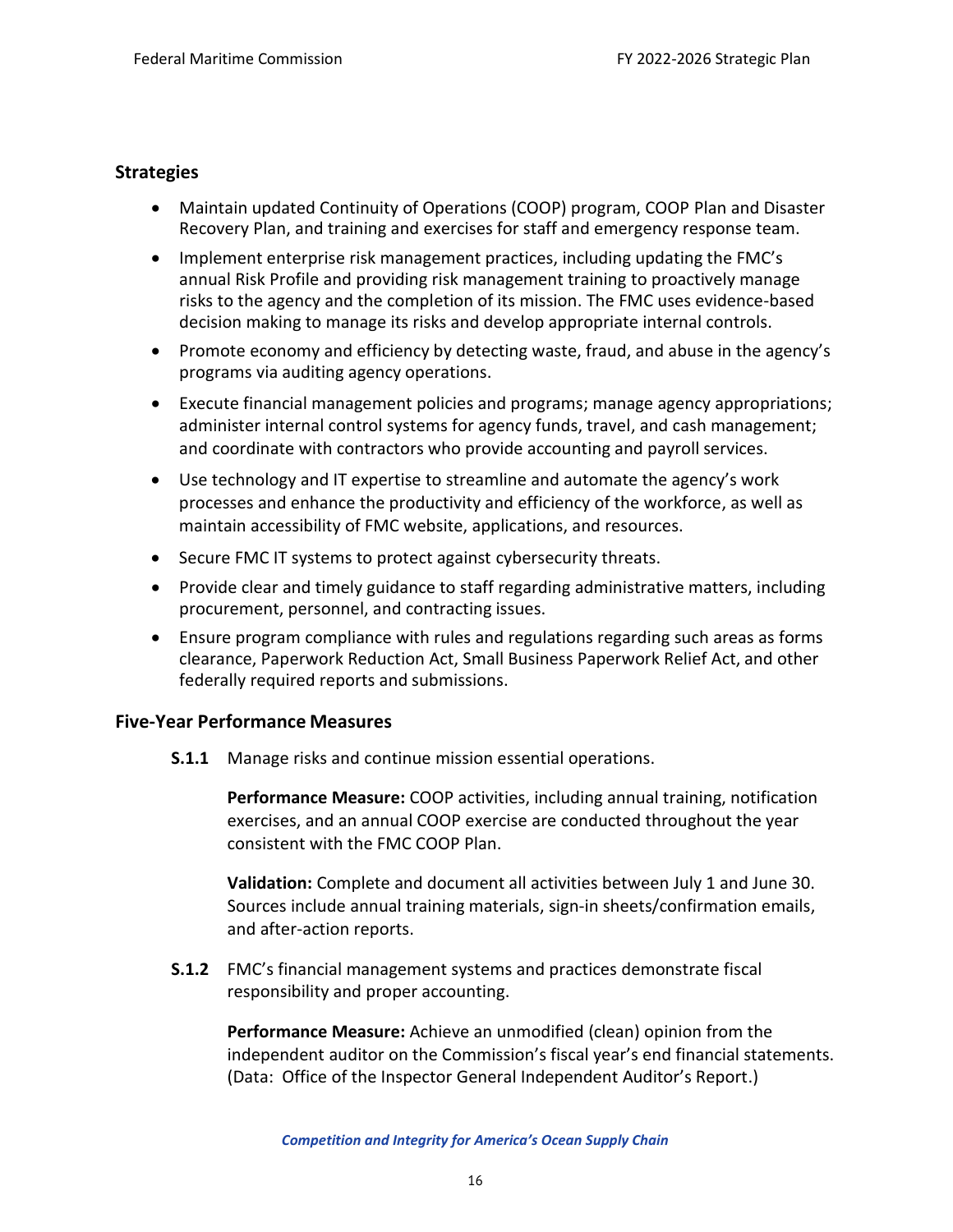**Validation:** This outcome goal is an unmodified (clean) opinion by the Office of the Inspector General based on the findings from the independent auditor's review of the FMC's annual financial statements and internal controls over financial reporting. Each year, the independent auditor reviews approximately 75 processes, documents, procedures, checklists, transaction types, and reports that are all considered in the overall assessment.

**S.1.3** Information technology is optimized and IT systems are protected.

**Performance Measure:** Percentage of overall cybersecurity compliance with mandates that are issued.

**Validation:** This objective is measured through the report card from the Cybersecurity and Infrastructure Security Agency (CISA).

**S.1.4** Maintain the Commission's cloud-based website to allow industry access to FMC resources and applications.

**Performance Measure:** FMC website uptime percentage.

**Validation:** This objective is measured through the Commission's Azure server uptime report.

<span id="page-18-0"></span>**Stewardship Sub-objective 2: Foster a high performing, engaged, and diverse workforce where staff understand how their efforts contribute to the goals of the Commission.**

**S.2.1 Management promotes a culture that is open, diverse, inclusive, and engaged.**

## **S.2.2 Management promotes a results-oriented performance culture.**

## **Strategies**

- Identify and alleviate current and future skills gaps by fostering human resources management principles, including recruitment and placement, position classification and pay administration, occupational safety and health, employee assistance, employee relations, workforce discipline, performance management and incentive awards, employee benefits, career transition, retirement, employee development and training, executive resources, personnel security, and equal employment opportunity.
- Assess and promote the benefits of diversity, equity, inclusion, and accessibility for Federal performance and operations and barriers to achieving these goals.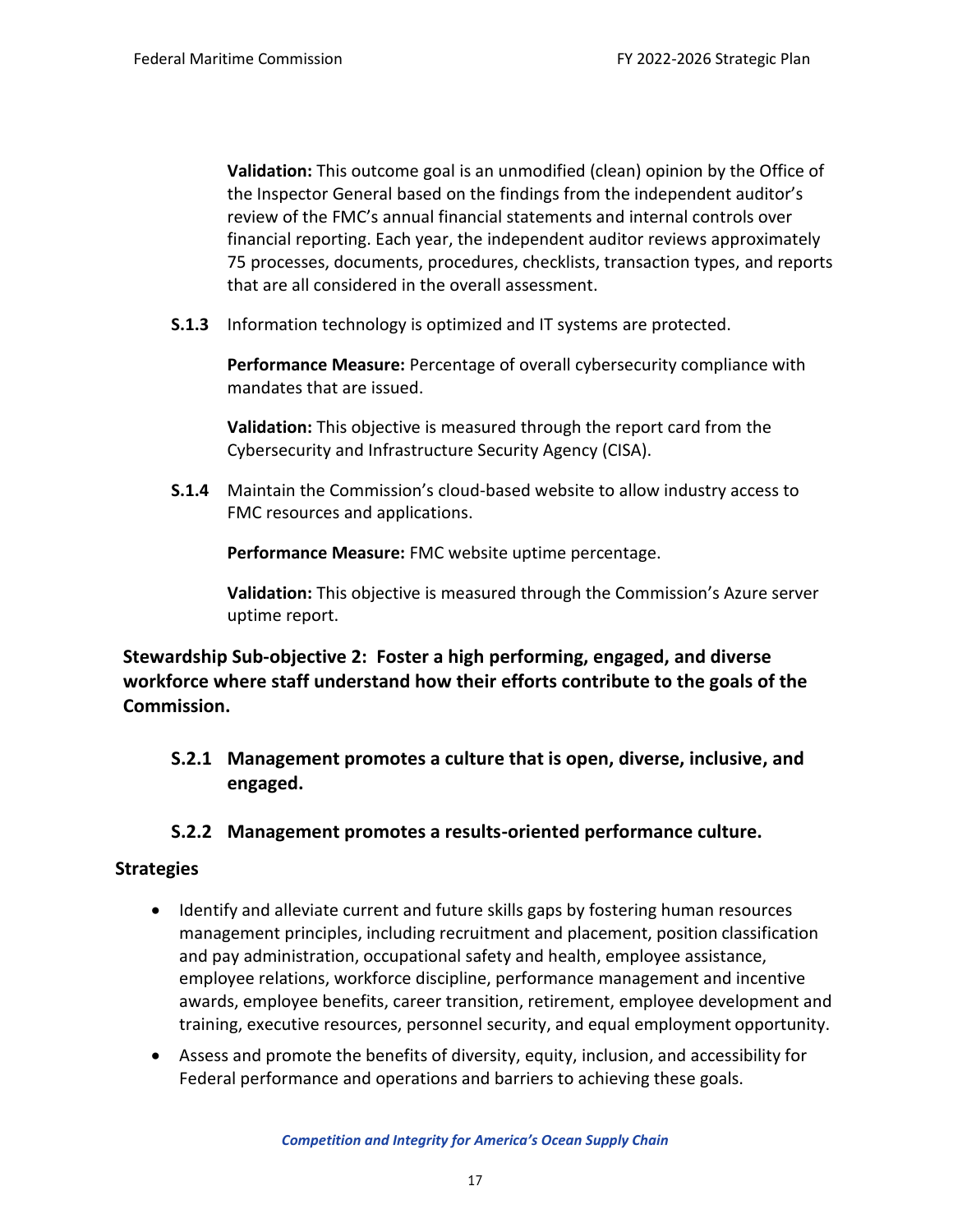• Collect and use employee feedback provided during employee exit interviews. The information obtained in employee exit survey responses provides valuable information to support the agency's efforts to sustain a diverse and inclusive workforce by analyzing employee retention and turnover. The survey also supplements the FEVS responses provided by the workforce to ensure the FMC is attuned to different employee perspectives.

#### **Five -Year Performance Measures**

**S.2.1** Management promotes a culture that is open, diverse, inclusive, and engaged.

**Performance Measure:** Benchmarking EEI index is above the average for small agencies; no more than 10% drop from the prior year.

**Validation:** Annual employee responses from the Federal Employee Viewpoint Survey (FEVS).

**S.2.2** Management promotes a results-oriented performance culture.

**Performance Measure:** Benchmarking FEVS results tied to a results-oriented performance culture.

**Validation:** Annual employee responses from the FEVS.

**Performance Measure:** Percent of staff with the majority of (3 or more expectations per performance element) performance goals rated as meeting the characteristics of a specific, measurable, achievable, realistic, and timely (SMART) goal. Targets are for non-SES/non-supervisory staff. SES and supervisor targets will exceed listed staff targets.

**Validation:** Review of performance plans each performance year.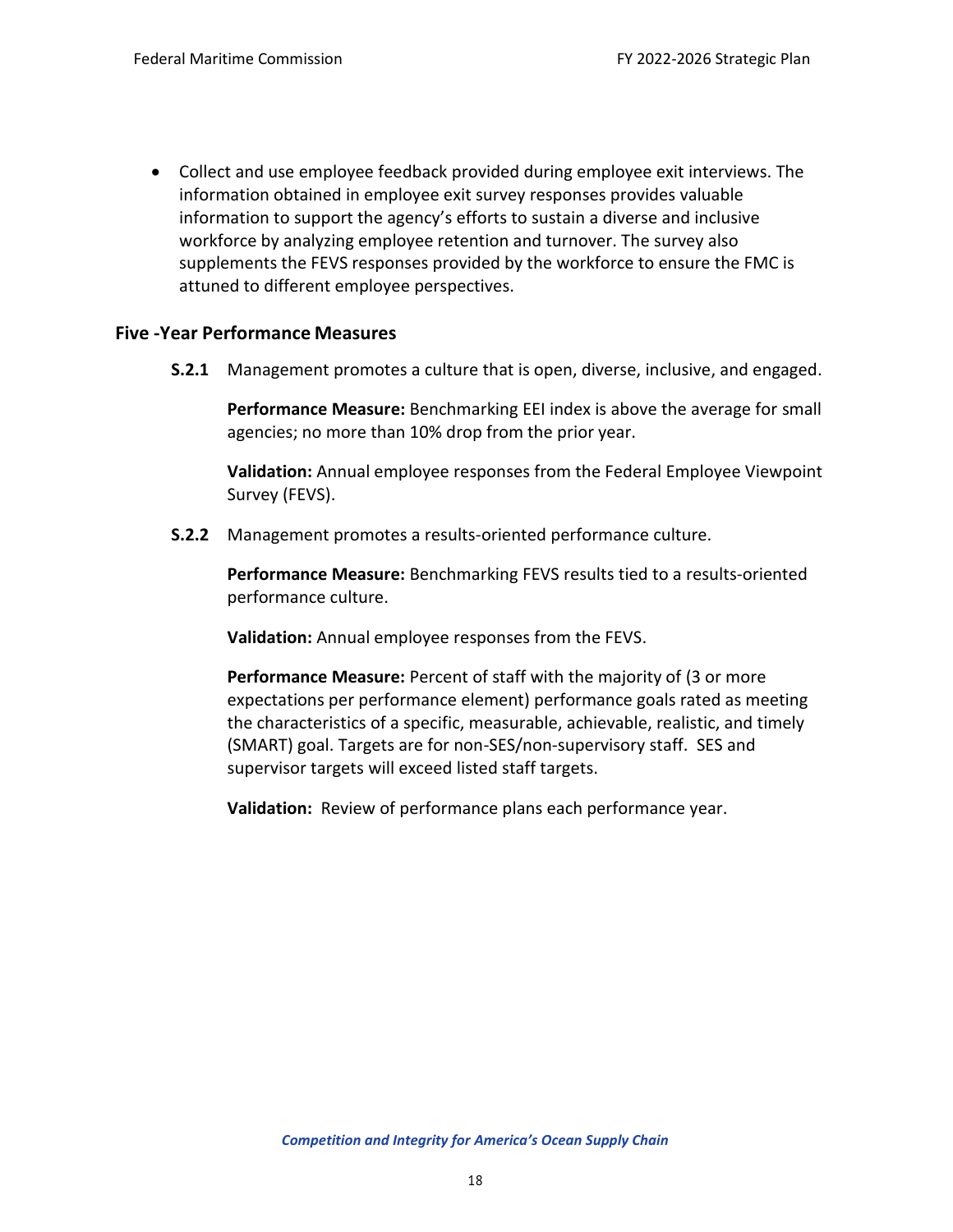#### <span id="page-20-0"></span>**Equity**

As an independent agency, the Commission supports the Administration's efforts to promote equity and remove barriers from underserved populations as provided in Executive Order 13985, *Advancing Racial Equity and Support for Underserved Communities Through the Federal Government*, and OMB Memo M-21-17. The FMC voluntarily conducted initial equity assessments of programs and services directed at the public, specifically reviewing its public access to information, as well as its licensing program. These areas both have opportunities for the FMC to consider in ensuring that the Commission is accessible to underserved groups. For more information on how the FMC may consider equity among groups served by FMC-licensed OTIs through Objective 2.1, see page 9. For more information on equitable access to FMC's public information in Objective 2.3, see page 12.

The FMC is also voluntarily participating in efforts to address potential diversity, equity, inclusion, and accessibility issues in its workforce as directed in Executive Order 14035, *Diversity, Equity, Inclusion and Accessibility in the Federal Workforce*. For more information on the FMC's Stewardship Objective S.2.1 - promoting a culture that is open, diverse, inclusive, and engaged see pages 17-18.

#### <span id="page-20-1"></span>**Program Evaluation and Evidence**

The FMC maintains a steady focus on meeting the Commission's mission and goals, and in ensuring that the Commission's efforts are responsive to changing industry practices and circumstances. The FMC periodically reviews all program areas in light of identified performance measures, recognizing that measures and strategies may need to be modified to better meet the strategic goals.

The Commission continuously seeks ways to make compliance with its statutory and regulatory requirements less burdensome and more cost effective for shippers, VOCCs, and OTIs. The Commission does this by evaluating evidence collected, both qualitatively and, when applicable, quantitatively, to improve its rules or policies to benefit the American public.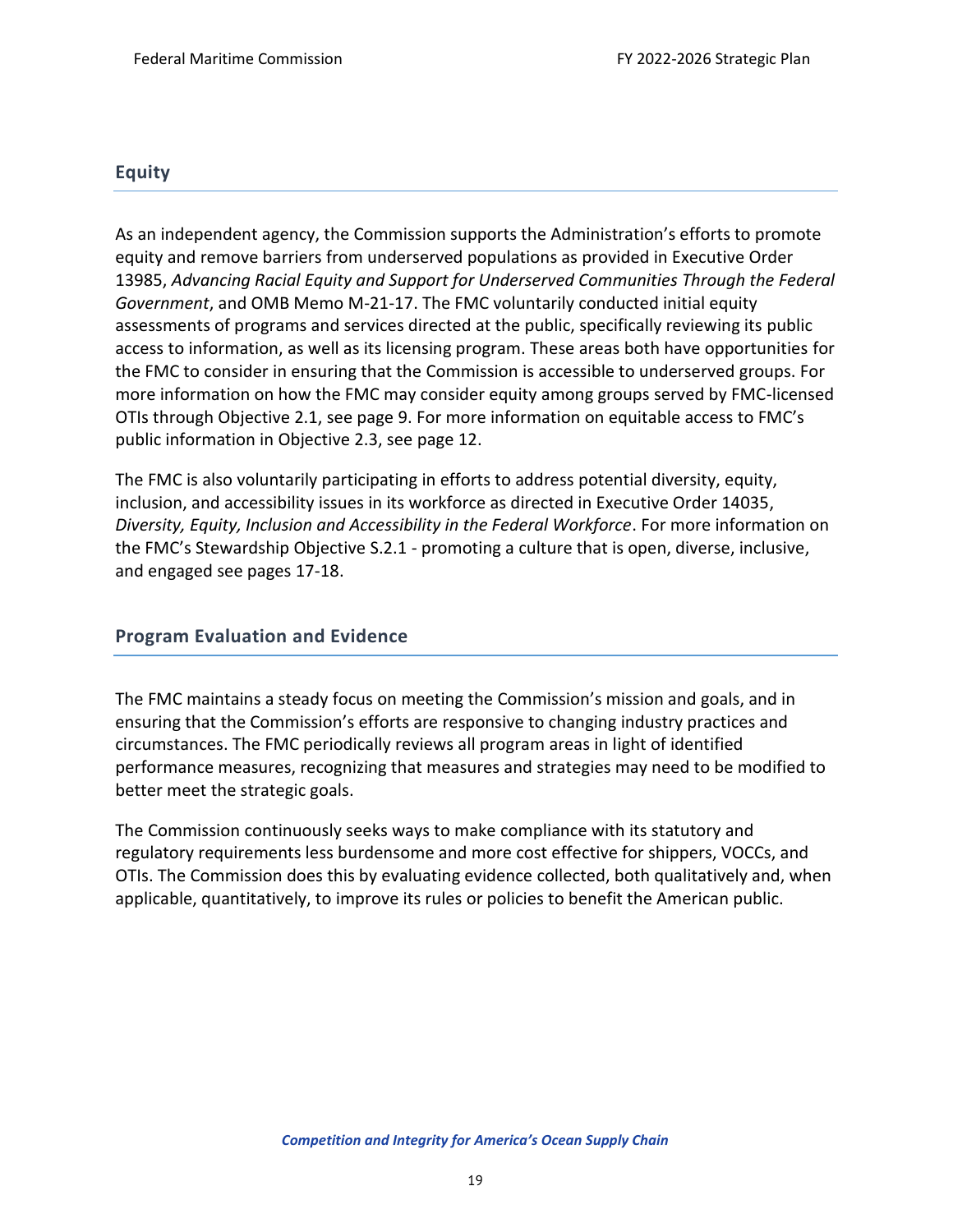#### <span id="page-21-0"></span>**External Factors**

The FMC is a small agency that has established considerable in-house expertise in the legal, economic, and organizational aspects of international liner shipping, the intermodal movement of ocean cargo, and the cruise line business operating from the United States. That expertise allows the FMC to effectively pursue its goals of maintaining a competitive and reliable international ocean transportation system, and protecting the public from unlawful, unfair, and deceptive practices efficiently at a very modest cost to the taxpayer and with a minimum regulatory burden on the shipping industry.

The FMC has considered external factors and, to the extent possible, has factored those into this Plan. The industry has recently experienced challenges due in part to the COVID-19 pandemic, and the FMC has responded with efforts – both rulemakings and investigatory actions – to support the industry, maintain competition, and protect the public. These actions will continue in the years ahead as conditions continue to develop.

Congressional and stakeholder interest in the Shipping Act and FMC authorities could result in changes to the Commission's statutory authorities. If changed, the FMC will act with appropriate regulatory changes and consider revision to the goals and/or objectives in this Strategic Plan.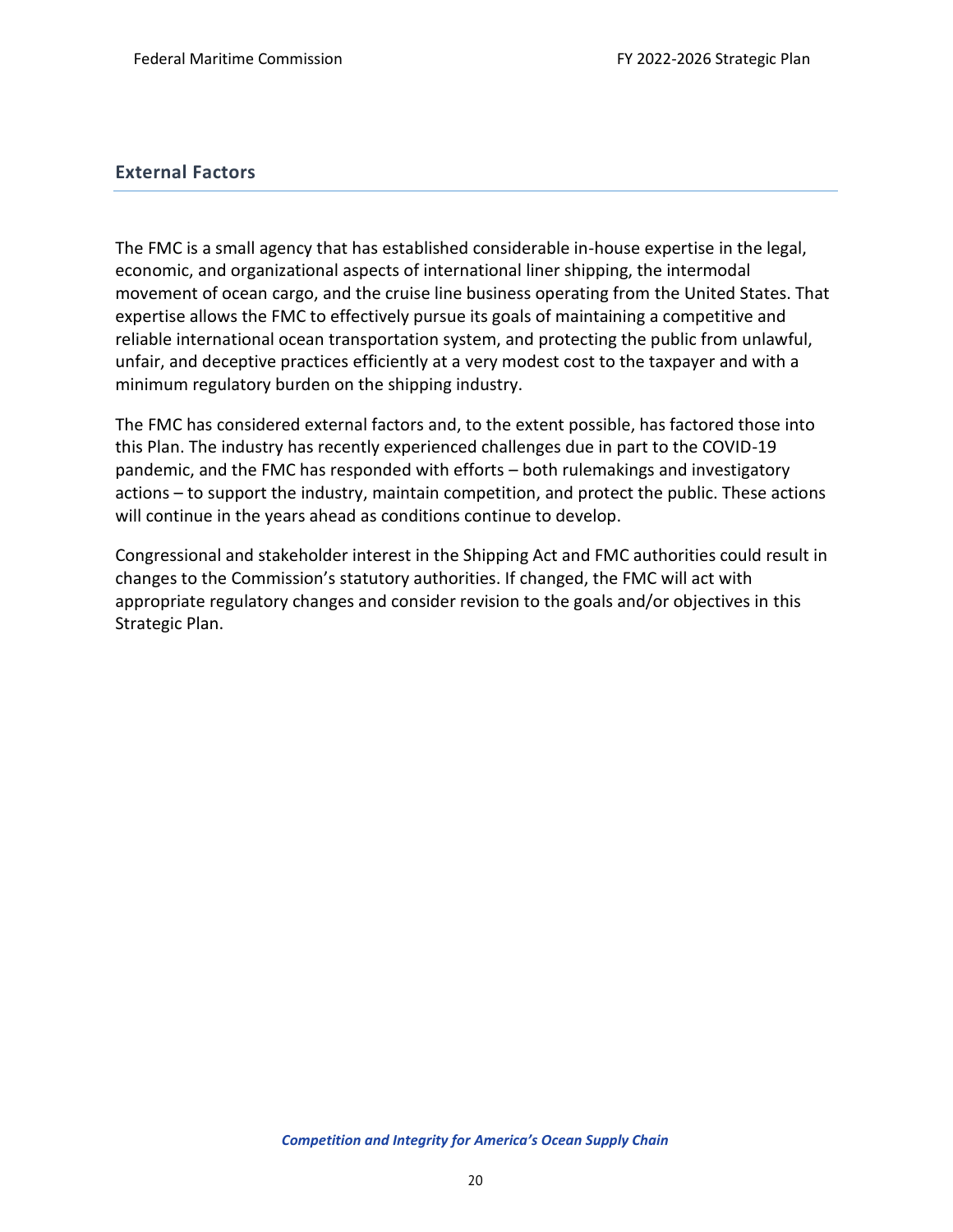## <span id="page-22-0"></span>**Appendix A: Summary of Performance Measures by Strategic Goals and Objectives**

#### **Summary of Strategic Goals, Objectives, and Performance Measures**

| STRATEGIC GOAL 1: Maintain a competitive and reliable international ocean transportation supply system.                                                                                                                                                                                        |                       |                       |                       |                |                       |  |  |
|------------------------------------------------------------------------------------------------------------------------------------------------------------------------------------------------------------------------------------------------------------------------------------------------|-----------------------|-----------------------|-----------------------|----------------|-----------------------|--|--|
| OBJECTIVE 1.1: Ensure no unreasonable increases in transportation costs or decreases in transportation service are<br>attributed to anticompetitive practices under FMC-filed agreements.                                                                                                      |                       |                       |                       |                |                       |  |  |
| Performance Measure: Percentage of newly filed vessel<br>sharing agreements and amendments to agreements<br>analyzed and presented to the Commission within 32 days.                                                                                                                           | 2022<br><b>Target</b> | 2023<br>Target        | 2024<br><b>Target</b> | 2025<br>Target | 2026<br><b>Target</b> |  |  |
| Validation: This outcome goal is measured using data from                                                                                                                                                                                                                                      | 85%                   | 85%                   | 85%                   | 85%            | 86%                   |  |  |
| the eAgreements electronic filing system and tracking the<br>time elapsed between the agreement submission and<br>review.                                                                                                                                                                      | FY 2022 Actual: TBD   |                       |                       |                |                       |  |  |
| Performance Measure: Percentage of agreement<br>monitoring reports reviewed within 30 days of receipt to<br>detect actionable information, including market-distorting                                                                                                                         | 2022<br><b>Target</b> | 2023<br><b>Target</b> | 2024<br><b>Target</b> | 2025<br>Target | 2026<br><b>Target</b> |  |  |
| behavior.                                                                                                                                                                                                                                                                                      | 80%                   | 80%                   | 80%                   | 80%            | 80%                   |  |  |
| Validation: This outcome goal is measured using data<br>contained in the eMonitoring system used for the electronic<br>filing of agreement monitoring submissions. Performance is<br>measured by comparing the file receipt date to the date that<br>the filing was reviewed by staff analyst. | FY 2022 Actual: TBD   |                       |                       |                |                       |  |  |
| OBJECTIVE 1.2: Ensure competition is preserved in the purchase of certain covered services (46 U.S.C. § 40102(5)) through<br>46 U.S.C. § 40307 authorities.                                                                                                                                    |                       |                       |                       |                |                       |  |  |
| <b>Performance Measure:</b> Percentage of alternative agreement<br>reports indicating joint contracting/procurement of covered<br>services analyzed and escalated to regular monitoring status                                                                                                 | 2022<br>Target        | 2023<br>Target        | 2024<br><b>Target</b> | 2025<br>Target | 2026<br><b>Target</b> |  |  |
| within 30 days of receipt to ensure systematic analysis of<br>data for actionable information.                                                                                                                                                                                                 | >95%                  | >98%                  | >98%                  | >98%           | >98%                  |  |  |
| Validation: This outcome goal is measured using regulated<br>entities' data. Performance is measured by reviewing<br>information received and identifying whether reports<br>indicating covered services are moved from this system to<br>the eMonitoring system within 30 days.               | FY 2022 Actual: TBD   |                       |                       |                |                       |  |  |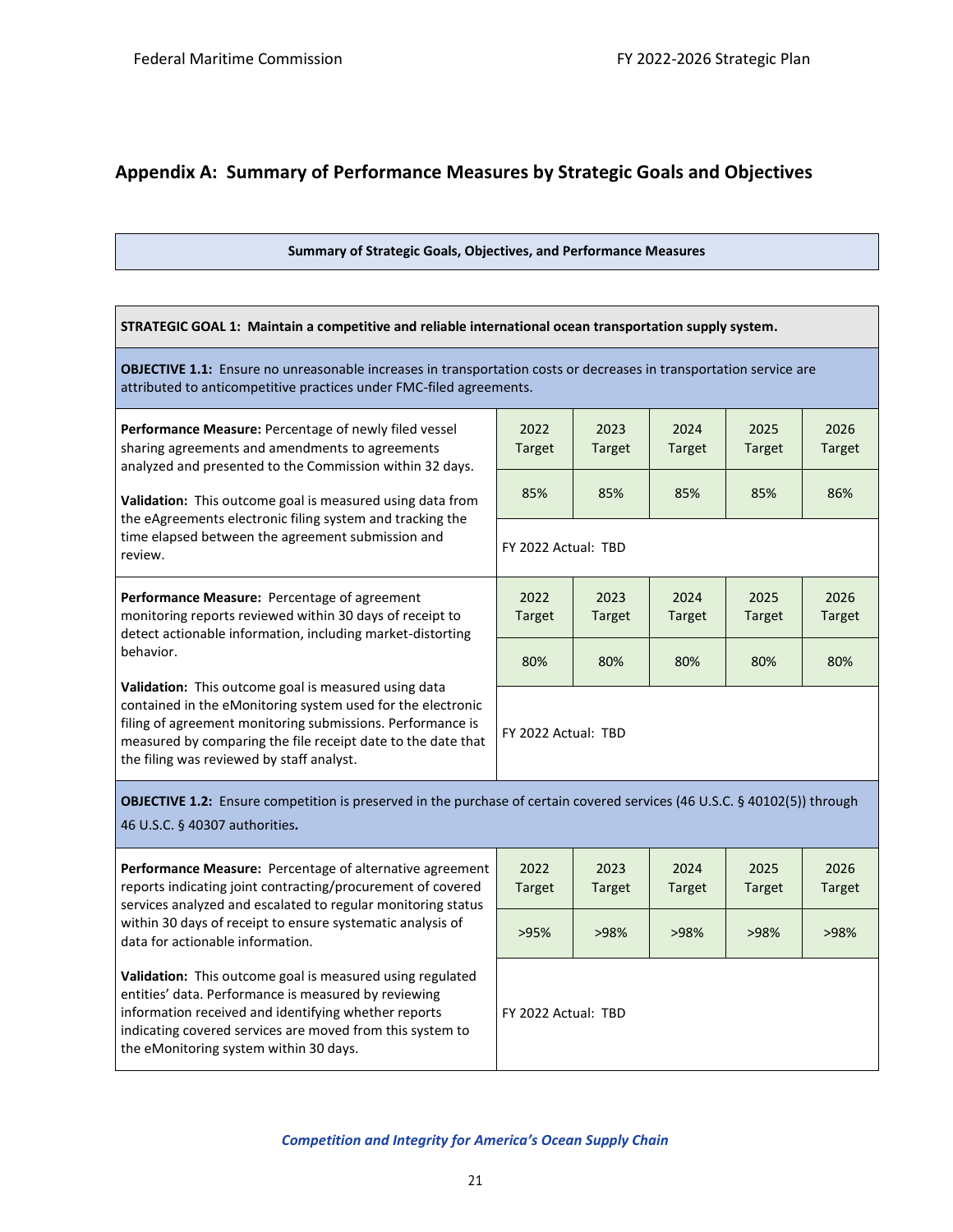#### **Summary of Strategic Goals, Objectives, and Performance Measures - Continued**

| STRATEGIC GOAL 2: Protect the public from unlawful, unfair, and deceptive ocean transportation practices.                                                                                                                                                                                                                                                           |                       |                       |                       |                       |                       |  |
|---------------------------------------------------------------------------------------------------------------------------------------------------------------------------------------------------------------------------------------------------------------------------------------------------------------------------------------------------------------------|-----------------------|-----------------------|-----------------------|-----------------------|-----------------------|--|
| <b>OBJECTIVE 2.1:</b> Identify and take action to end unlawful, unfair, and deceptive practices.                                                                                                                                                                                                                                                                    |                       |                       |                       |                       |                       |  |
| Performance Measure: Percentage of enforcement actions taken<br>under the Shipping Act successfully resolved through compliance<br>audits, judgments, settlements, compromise agreements, or                                                                                                                                                                        | 2022<br><b>Target</b> | 2023<br><b>Target</b> | 2024<br><b>Target</b> | 2025<br><b>Target</b> | 2026<br><b>Target</b> |  |
| issuance of default judgments, that are favorable to the FMC's<br>enforcement program.                                                                                                                                                                                                                                                                              | 77.5%                 | 77.5%                 | 77.5%                 | 77.5%                 | 77.5%                 |  |
| Validation: This outcome goal is measured by examining<br>enforcement case inventory and counting the number of cases<br>resolved.                                                                                                                                                                                                                                  | FY 2022 Actual: TBD   |                       |                       |                       |                       |  |
| Performance Measure: Percentage of contacted unlicensed OTIs<br>that submit license applications within one year after pre-<br>enforcement contact and education from an area representative.                                                                                                                                                                       | 2022<br><b>Target</b> | 2023<br><b>Target</b> | 2024<br><b>Target</b> | 2025<br><b>Target</b> | 2026<br><b>Target</b> |  |
| Validation: This outcome goal is measured by correlating prior                                                                                                                                                                                                                                                                                                      | 10%                   | 15%                   | 15%                   | 20%                   | 25%                   |  |
| fiscal year area representatives' approved pre-enforcement case<br>inventories with the current fiscal year data and notices on the<br>status of Ocean Transportation Intermediary licenses. This data is<br>collected and maintained by the Bureau of Certification and<br>Licensing on the Regulated Persons Index and the list of FMC<br>Licensed & Bonded OTIs. |                       | FY 2022 Actual: TBD   |                       |                       |                       |  |
| OBJECTIVE 2.2: Prevent public harm through licensing and financial responsibility requirements.                                                                                                                                                                                                                                                                     |                       |                       |                       |                       |                       |  |
| Performance Measure: Percentage of decisions on completed<br>OTI license applications rendered within 60 calendar days of<br>receipt, facilitating lawful operation of OTIs with appropriate<br>character and experience requirements.                                                                                                                              |                       | 2023<br><b>Target</b> | 2024<br><b>Target</b> | 2025<br><b>Target</b> | 2026<br><b>Target</b> |  |
|                                                                                                                                                                                                                                                                                                                                                                     |                       | 75%                   | 75%                   | 75%                   | 75%                   |  |
| Validation: This outcome goal is measured by comparing the<br>total number of OTI applications assigned to an analyst (X) and<br>the number of applications completed by an analyst on or before<br>the 60 <sup>th</sup> calendar day following assignment (Y) during a specific<br>time period. The outcome goal is calculated as $(Y / X)$ x 100 = %.             |                       | FY 2022 Actual: TBD   |                       |                       |                       |  |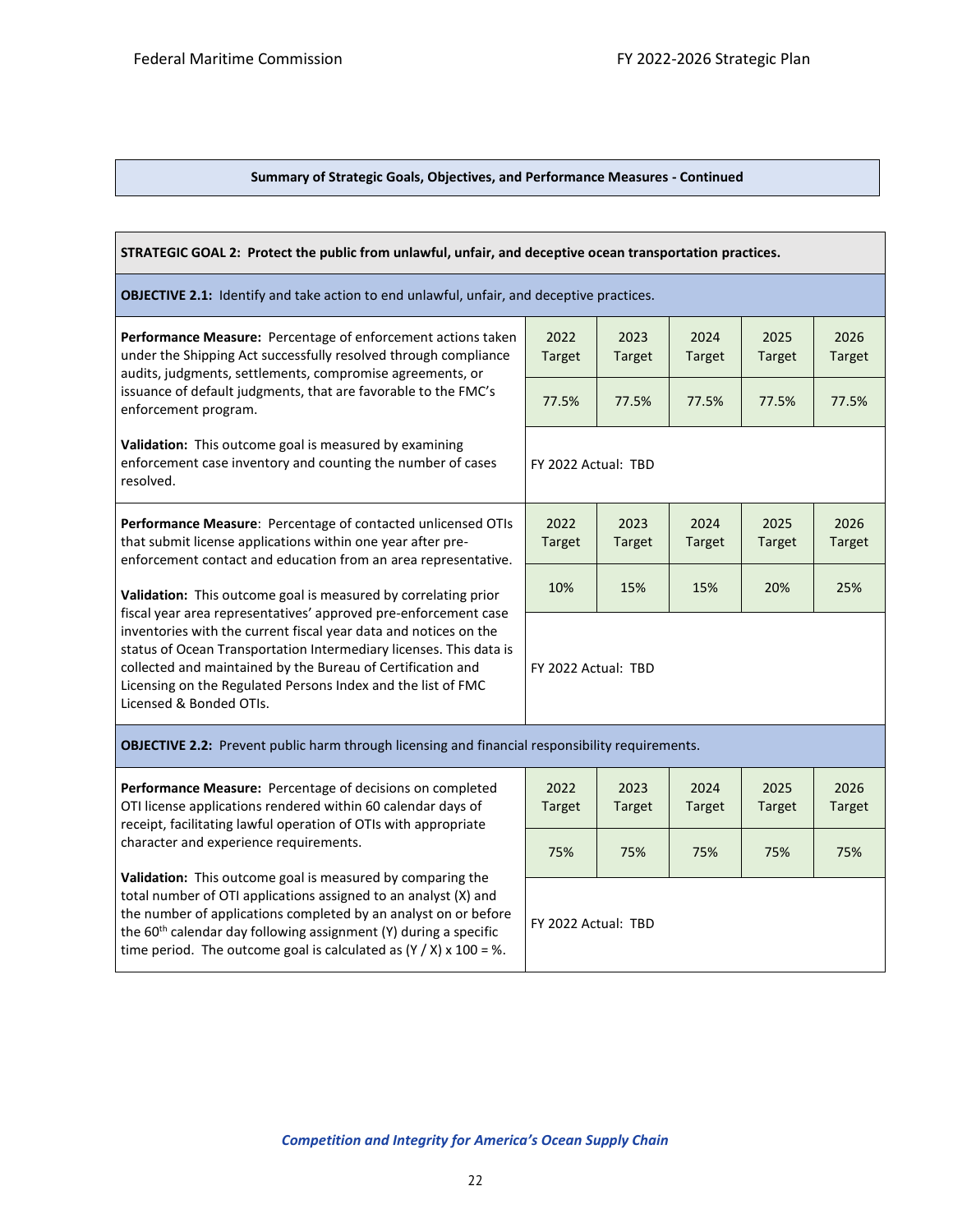| <b>Summary of Strategic Goals, Objectives, and Performance Measures - Continued</b> |  |  |
|-------------------------------------------------------------------------------------|--|--|
|                                                                                     |  |  |

| <b>OBJECTIVE 2.2 (CONTINUED):</b> Prevent public harm through licensing and financial responsibility requirements.                                                                                                                                                                      |                |                       |                       |                       |                |  |  |
|-----------------------------------------------------------------------------------------------------------------------------------------------------------------------------------------------------------------------------------------------------------------------------------------|----------------|-----------------------|-----------------------|-----------------------|----------------|--|--|
| <b>Performance Measure:</b> Percentage of license renewals completed<br>on or prior to the 3-year renewal deadlines to timely verify<br>regulatory compliance.                                                                                                                          | 2022<br>Target | 2023<br><b>Target</b> | 2024<br><b>Target</b> | 2025<br><b>Target</b> | 2026<br>Target |  |  |
| Validation: The Completion Status Report, generated in the                                                                                                                                                                                                                              | 75%            | 75%                   | 75%                   | 75%                   | 75%            |  |  |
| license renewal system, provides the total number of renewals<br>completed (X) and the number of renewals completed on or<br>before the renewal deadline (Y) during a specific time period. The<br>outcome goal is calculated as $(Y / X)$ x 100 = %.                                   |                | FY 2022 Actual: TBD   |                       |                       |                |  |  |
| <b>Performance Measure:</b> Percentage of PVOs examined during the<br>year that have the full financial coverage required by regulation to<br>protect against loss from nonperformance or casualty.                                                                                     | 2022<br>Target | 2023<br><b>Target</b> | 2024<br>Target        | 2025<br><b>Target</b> | 2026<br>Target |  |  |
| Validation: This outcome goal is measured by comparing                                                                                                                                                                                                                                  | 95%            | 95%                   | 95%                   | 95%                   | 95%            |  |  |
| reported financial coverage amounts against required coverage<br>amounts. Operators covered by this program file semi-annual,<br>monthly, and weekly unearned passenger revenue reports. This<br>information is used to compare reported coverage against<br>required coverage amounts. |                | FY 2022 Actual: TBD   |                       |                       |                |  |  |
| <b>OBJECTIVE 2.3:</b> Enhance public awareness of agency resources, remedies, and regulatory requirements through education<br>and outreach.                                                                                                                                            |                |                       |                       |                       |                |  |  |
| Performance Measure: Percentage of Commission issuances,                                                                                                                                                                                                                                | 2022           | 2023                  | 2024                  | 2025                  | 2026           |  |  |

orders, and reports available through the Commission's website within 5 working days of receipt.

**Validation:** This outcome goal is measured by reviewing the workflow processes for posting documents to the Commission's website docket activity logs. The date that each docket activity log is updated with new filings or issuances is compared to the date the document is filed with or issued by the Commission in a particular proceeding.

| 2022<br><b>Target</b> | 2023<br><b>Target</b> | 2024<br><b>Target</b> | 2025<br><b>Target</b> | 2026<br><b>Target</b> |  |  |  |  |
|-----------------------|-----------------------|-----------------------|-----------------------|-----------------------|--|--|--|--|
| 90%                   | 90%<br>92%            |                       | 92%                   | 92%                   |  |  |  |  |
| FY 2022 Actual: TBD   |                       |                       |                       |                       |  |  |  |  |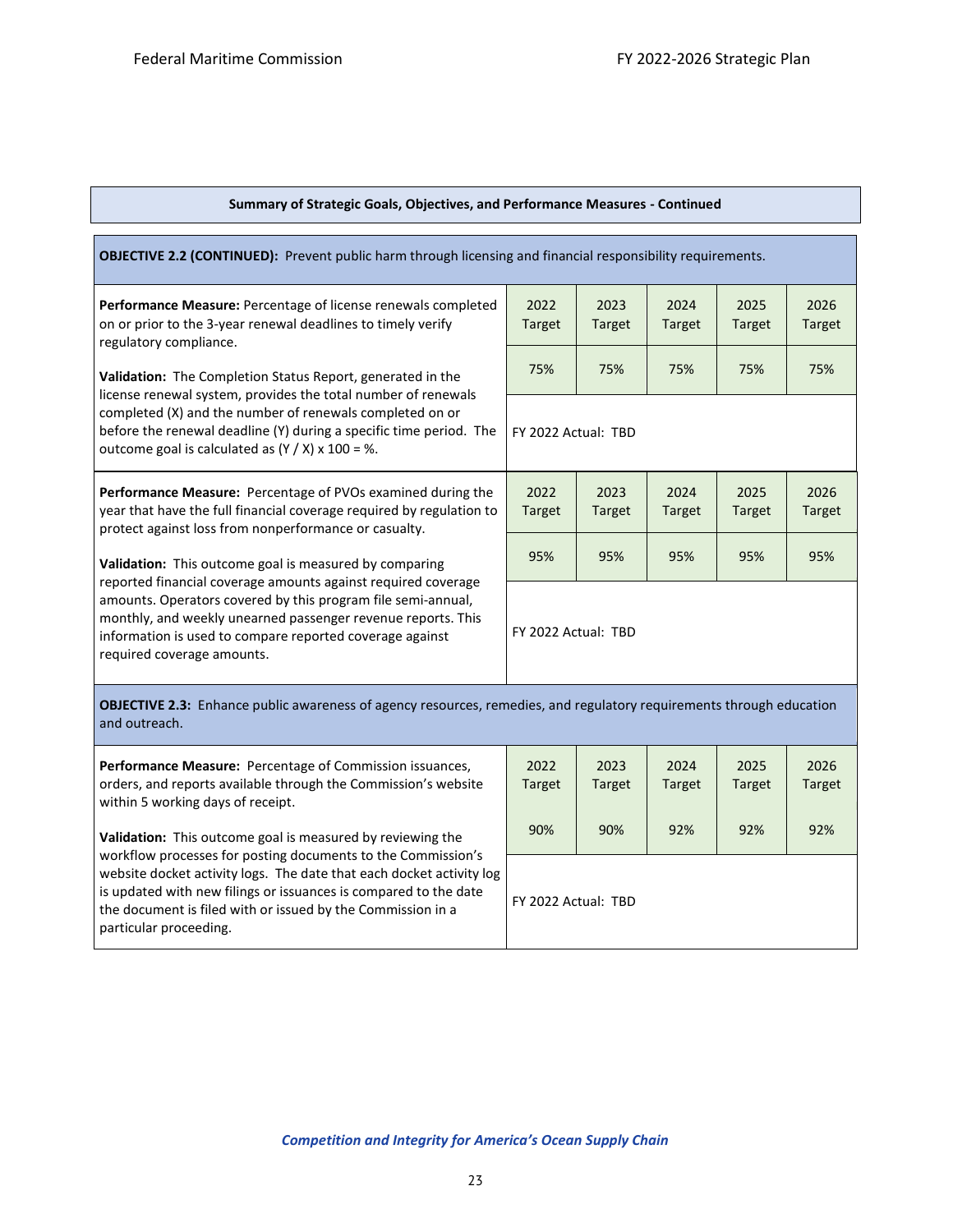Ĩ.

#### **Summary of Strategic Goals, Objectives, and Performance Measures - Continued**

| <b>OBJECTIVE 2.4:</b> Impartially and timely resolve international shipping disputes through alternative dispute resolution and<br>adjudication.                                                                                                                                                                                                                                                                                                                                                                                                                                |                       |                       |                |                       |                |  |
|---------------------------------------------------------------------------------------------------------------------------------------------------------------------------------------------------------------------------------------------------------------------------------------------------------------------------------------------------------------------------------------------------------------------------------------------------------------------------------------------------------------------------------------------------------------------------------|-----------------------|-----------------------|----------------|-----------------------|----------------|--|
| <b>Performance Measure: Percentage of dispute resolution</b><br>matters closed within 6 months of request for assistance.                                                                                                                                                                                                                                                                                                                                                                                                                                                       | 2022<br><b>Target</b> | 2023<br>Target        | 2024<br>Target | 2025<br><b>Target</b> | 2026<br>Target |  |
| Validation: This outcome goal is measured using data<br>maintained by the Commission on each dispute resolution<br>matter opened. Cases are opened upon the request of the<br>public for assistance and are subject to the normal fluctuations<br>in businesses and consumers seeking help from the<br>Commission. Cases are closed upon resolution, voluntary<br>termination by the parties, refusal to participate or failure to<br>respond by a party, or when the CADRS mediator determines<br>that particular issues prevent the possibility for successful<br>resolution. | 67%                   | 70%                   | 73%            | 75%                   | 80%            |  |
|                                                                                                                                                                                                                                                                                                                                                                                                                                                                                                                                                                                 | FY 2022 Actual: TBD   |                       |                |                       |                |  |
| Performance Measure: Percentage of formal complaints or<br>Commission-initiated orders of investigation completed within<br>2 years of filing or Commission initiation.                                                                                                                                                                                                                                                                                                                                                                                                         | 2022<br><b>Target</b> | 2023<br><b>Target</b> | 2024<br>Target | 2025<br><b>Target</b> | 2026<br>Target |  |
| Validation: This outcome goal is measured by using docket<br>activity logs maintained by the Commission and used for docket<br>management, and monthly and annual reporting purposes.                                                                                                                                                                                                                                                                                                                                                                                           | 72%                   | 72%                   | 72%            | 72%                   | 72%            |  |
|                                                                                                                                                                                                                                                                                                                                                                                                                                                                                                                                                                                 | FY 2022 Actual: TBD   |                       |                |                       |                |  |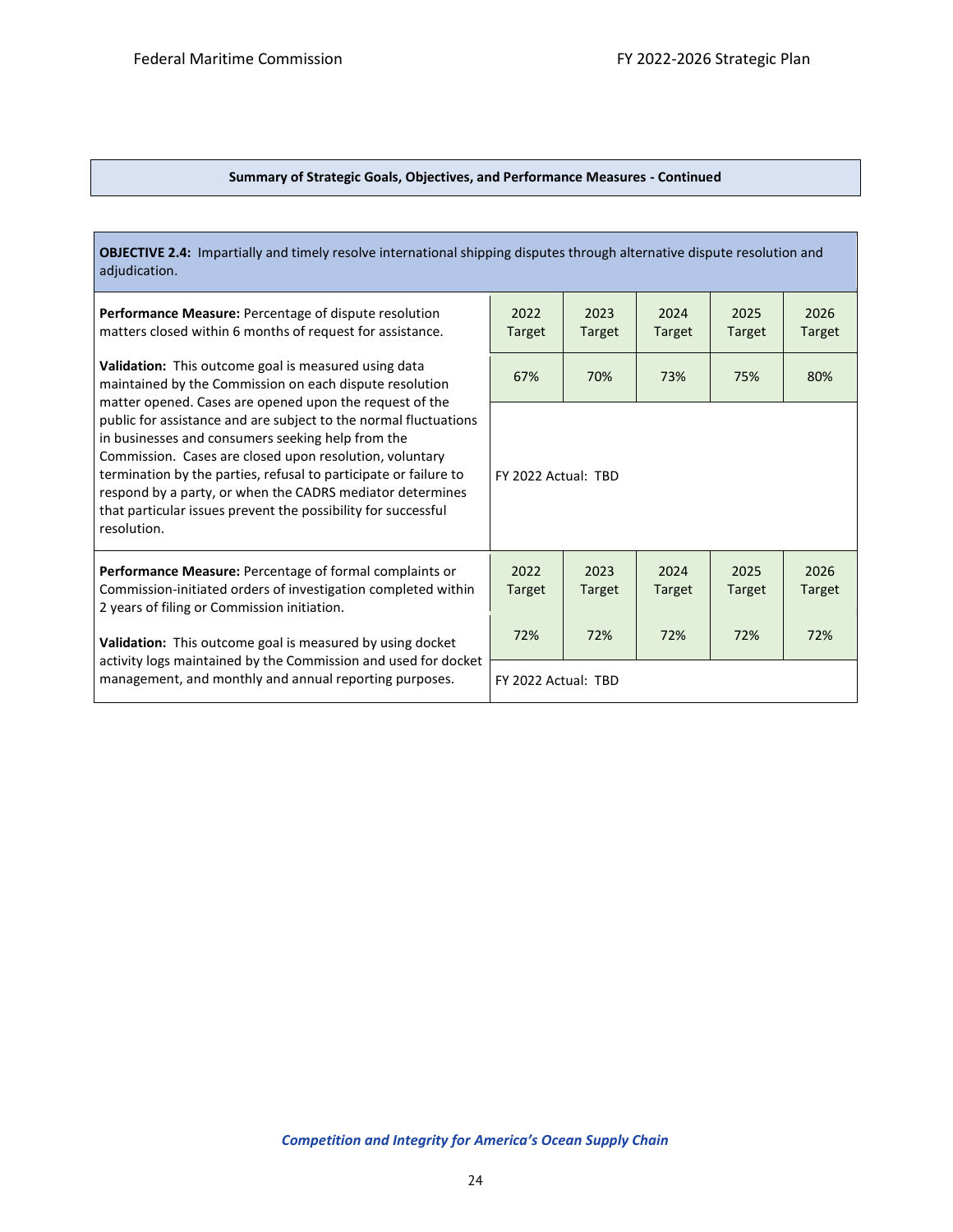#### **Summary of Stewardships Objectives and Performance Measures**

| Stewardship Objective: Advance the FMC's performance through excellence in organizational management.                                                                                                                                                                                                                                                                                                                                                                   |                       |                       |                       |                       |                       |  |  |
|-------------------------------------------------------------------------------------------------------------------------------------------------------------------------------------------------------------------------------------------------------------------------------------------------------------------------------------------------------------------------------------------------------------------------------------------------------------------------|-----------------------|-----------------------|-----------------------|-----------------------|-----------------------|--|--|
| Stewardship Sub-objective 1: Strengthen infrastructure and effective resource management.                                                                                                                                                                                                                                                                                                                                                                               |                       |                       |                       |                       |                       |  |  |
| S.1.1. Manage risks and continue mission essential operations.                                                                                                                                                                                                                                                                                                                                                                                                          |                       |                       |                       |                       |                       |  |  |
| Performance Measure: COOP activities, including annual<br>training, notification exercises, and an annual COOP exercise<br>are conducted throughout the year consistent with the FMC                                                                                                                                                                                                                                                                                    | 2022<br><b>Target</b> | 2023<br><b>Target</b> | 2024<br><b>Target</b> | 2025<br><b>Target</b> | 2026<br><b>Target</b> |  |  |
| COOP Plan.                                                                                                                                                                                                                                                                                                                                                                                                                                                              | 100%                  | 100%                  | 100%                  | 100%                  | 100%                  |  |  |
| Validation: Complete and document all activities between<br>July 1 and June 30. Sources include annual training materials,<br>sign-in sheets/confirmation emails, and after-action reports.                                                                                                                                                                                                                                                                             | FY 2022 Actual: TBD   |                       |                       |                       |                       |  |  |
| S.1.2. FMC's financial management systems and practices demonstrate fiscal responsibility and proper accounting.                                                                                                                                                                                                                                                                                                                                                        |                       |                       |                       |                       |                       |  |  |
| Performance Measure: Achieve an unmodified (clean)<br>opinion from the independent auditor on the Commission's<br>fiscal year's end financial statements. (Data: Office of the<br>Inspector General Independent Auditor's Report.)                                                                                                                                                                                                                                      | 2022<br><b>Target</b> | 2023<br><b>Target</b> | 2024<br><b>Target</b> | 2025<br><b>Target</b> | 2026<br><b>Target</b> |  |  |
|                                                                                                                                                                                                                                                                                                                                                                                                                                                                         | 100%                  | 100%                  | 100%                  | 100%                  | 100%                  |  |  |
| Validation: This outcome goal is an unmodified (clean)<br>opinion by the Office of the Inspector General based on<br>findings from the independent auditor's review of the FMC's<br>annual financial statements and internal controls over<br>financial reporting. Each year, the independent auditor<br>reviews approximately 75 processes, documents,<br>procedures, checklists, transaction types, and reports that<br>are all considered in the overall assessment. | FY 2022 Actual: TBD   |                       |                       |                       |                       |  |  |
| S.1.3. Information technology is optimized and IT systems are protected.                                                                                                                                                                                                                                                                                                                                                                                                |                       |                       |                       |                       |                       |  |  |
| Performance Measure: Percentage of overall cybersecurity<br>compliance with mandates that are issued.                                                                                                                                                                                                                                                                                                                                                                   | 2022<br><b>Target</b> | 2023<br><b>Target</b> | 2024<br>Target        | 2025<br><b>Target</b> | 2026<br><b>Target</b> |  |  |
| Validation: This objective is measured through the report<br>card from the Cybersecurity and Infrastructure Security<br>Agency (CISA).                                                                                                                                                                                                                                                                                                                                  | 100%                  | 100%                  | 100%                  | 100%                  | 100%                  |  |  |
|                                                                                                                                                                                                                                                                                                                                                                                                                                                                         | FY 2022 Actual: TBD   |                       |                       |                       |                       |  |  |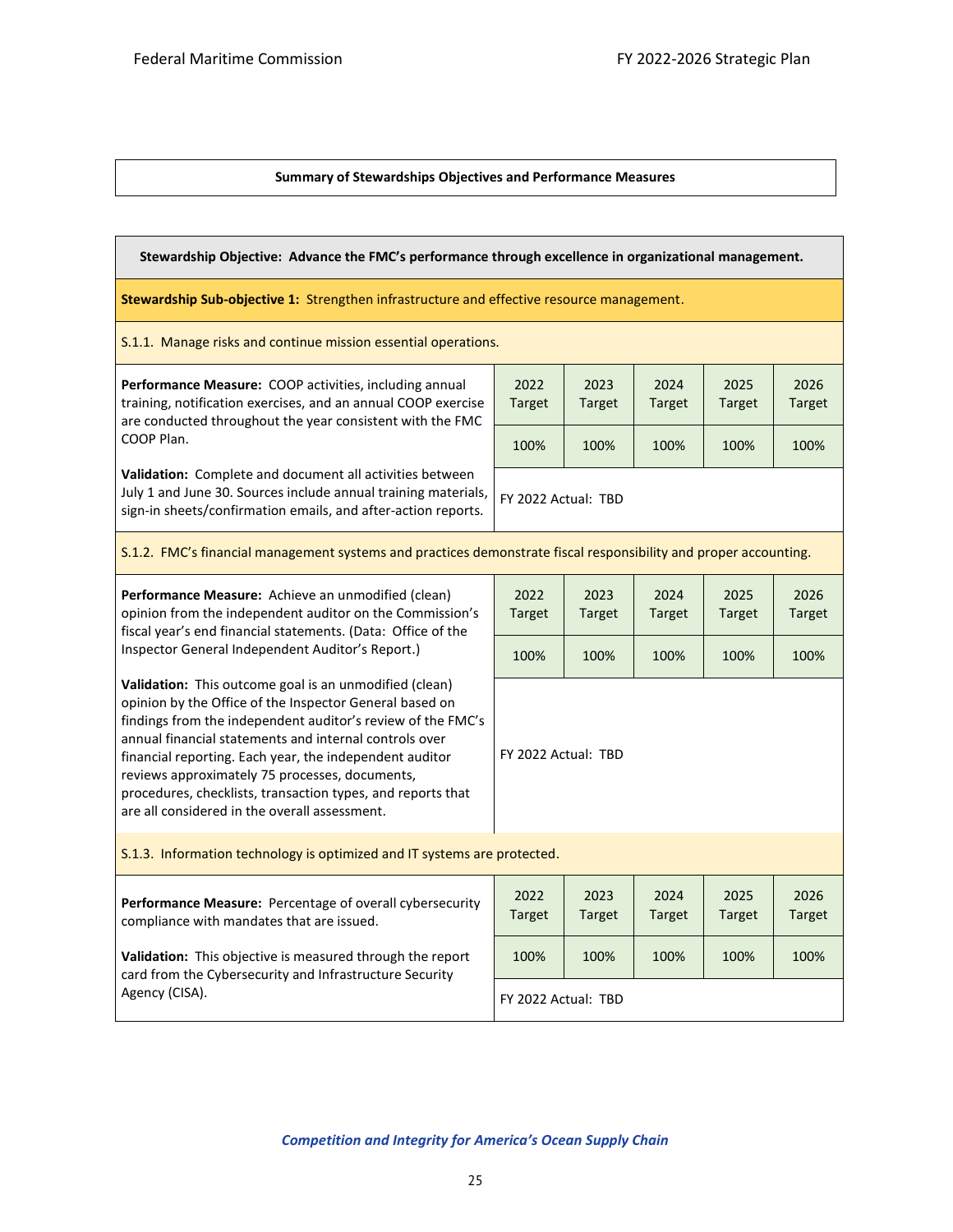#### **Summary of Stewardship Objectives and Performance Measures - Continued**

| Stewardship Sub-objective 1 (continued): Strengthen infrastructure and effective resource management.                                                                                           |                       |                       |                       |                       |                       |  |  |
|-------------------------------------------------------------------------------------------------------------------------------------------------------------------------------------------------|-----------------------|-----------------------|-----------------------|-----------------------|-----------------------|--|--|
| S.1.4. Maintain the Commission's cloud-based website to allow industry access to FMC resources and applications.                                                                                |                       |                       |                       |                       |                       |  |  |
| Performance Measure: FMC website uptime percentage.                                                                                                                                             | 2022<br><b>Target</b> | 2023<br><b>Target</b> | 2024<br><b>Target</b> | 2025<br><b>Target</b> | 2026<br><b>Target</b> |  |  |
| Validation: This objective is measured through the<br>Commission's Azure server uptime report.                                                                                                  | 99.5%                 | 99.5%                 | 99.5%                 | 99.5%                 | 99.5%                 |  |  |
|                                                                                                                                                                                                 | FY 2022 Actual: TBD   |                       |                       |                       |                       |  |  |
| Stewardship Sub-objective 2: Foster a high performing, engaged, and diverse workforce where staff understand how<br>their efforts contribute to the goals of the Commission.                    |                       |                       |                       |                       |                       |  |  |
| S.2.1. Management promotes a culture that is open, diverse, inclusive, and engaged.                                                                                                             |                       |                       |                       |                       |                       |  |  |
| Performance Measure: Benchmarking EEI index is above<br>the average for small agencies; no more than 10% drop<br>from the prior year.<br>Validation: Annual employee responses from the Federal | 2022<br><b>Target</b> | 2023<br><b>Target</b> | 2024<br><b>Target</b> | 2025<br><b>Target</b> | 2026<br><b>Target</b> |  |  |
|                                                                                                                                                                                                 | $> -10%$              | $>10\%$               | $>10\%$               | $>10\%$               | $>10\%$               |  |  |
| Employee Viewpoint Survey (FEVS).                                                                                                                                                               | FY 2022 Actual: TBD   |                       |                       |                       |                       |  |  |
| S.2.2. Management promotes a results-oriented performance culture.                                                                                                                              |                       |                       |                       |                       |                       |  |  |
| Performance Measure: Benchmarking FEVS results tied<br>to a results-oriented performance culture.                                                                                               | 2022<br><b>Target</b> | 2023<br><b>Target</b> | 2024<br><b>Target</b> | 2025<br>Target        | 2026<br><b>Target</b> |  |  |
| Validation: Annual employee responses from the FEVS.                                                                                                                                            | >75%                  | >75%                  | >75%                  | >75%                  | >75%                  |  |  |
|                                                                                                                                                                                                 | FY 2022 Actual: TBD   |                       |                       |                       |                       |  |  |
| Performance Measure: Percent of staff with the majority<br>of (3 or more expectations per performance element)<br>performance goals rated as meeting the characteristics of                     | 2022<br><b>Target</b> | 2023<br><b>Target</b> | 2024<br><b>Target</b> | 2025<br><b>Target</b> | 2026<br><b>Target</b> |  |  |
| a specific, measurable, achievable, realistic, and timely<br>(SMART) goal. Targets are for non-SES/non-supervisory                                                                              | 25%                   | >50%                  | >98%                  | >99%                  | $>99\%$               |  |  |
| staff. SES and supervisor targets will exceed listed staff<br>targets.                                                                                                                          |                       |                       |                       |                       |                       |  |  |
| Validation: Review of performance plans each<br>performance year.                                                                                                                               | FY 2022 Actual: TBD   |                       |                       |                       |                       |  |  |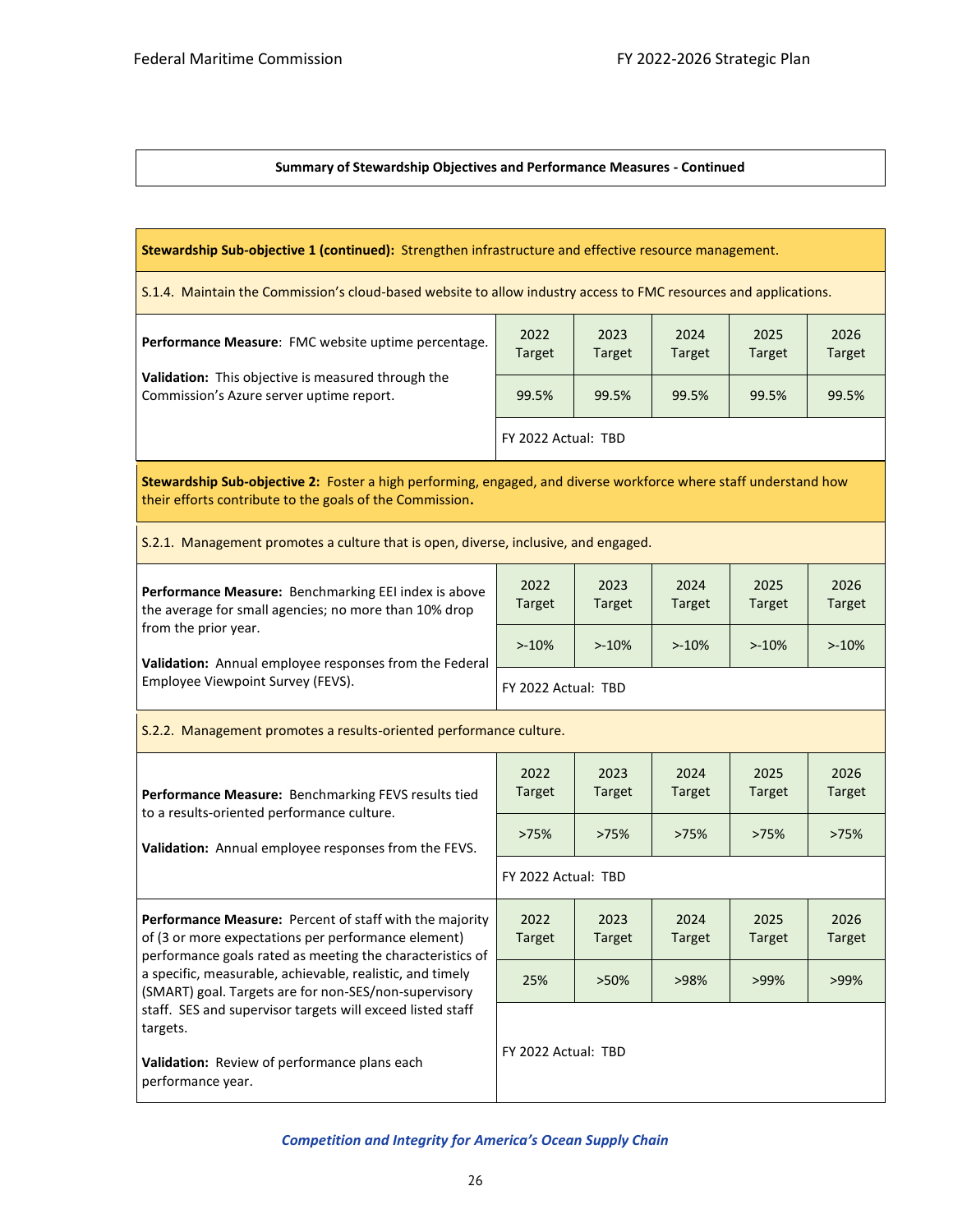## <span id="page-28-0"></span>**Appendix B: Organization Chart and Commission Bureaus and Offices**

The FMC is composed of five Commissioners nominated by the President and confirmed by the Senate, each serving a staggered five-year term. The Commission is a bipartisan body; no more than three members of the Commission may be of the same political party. One Commissioner, designated by the President, serves as Chairman, Chief Executive, and Chief Administrative Officer of the Commission.

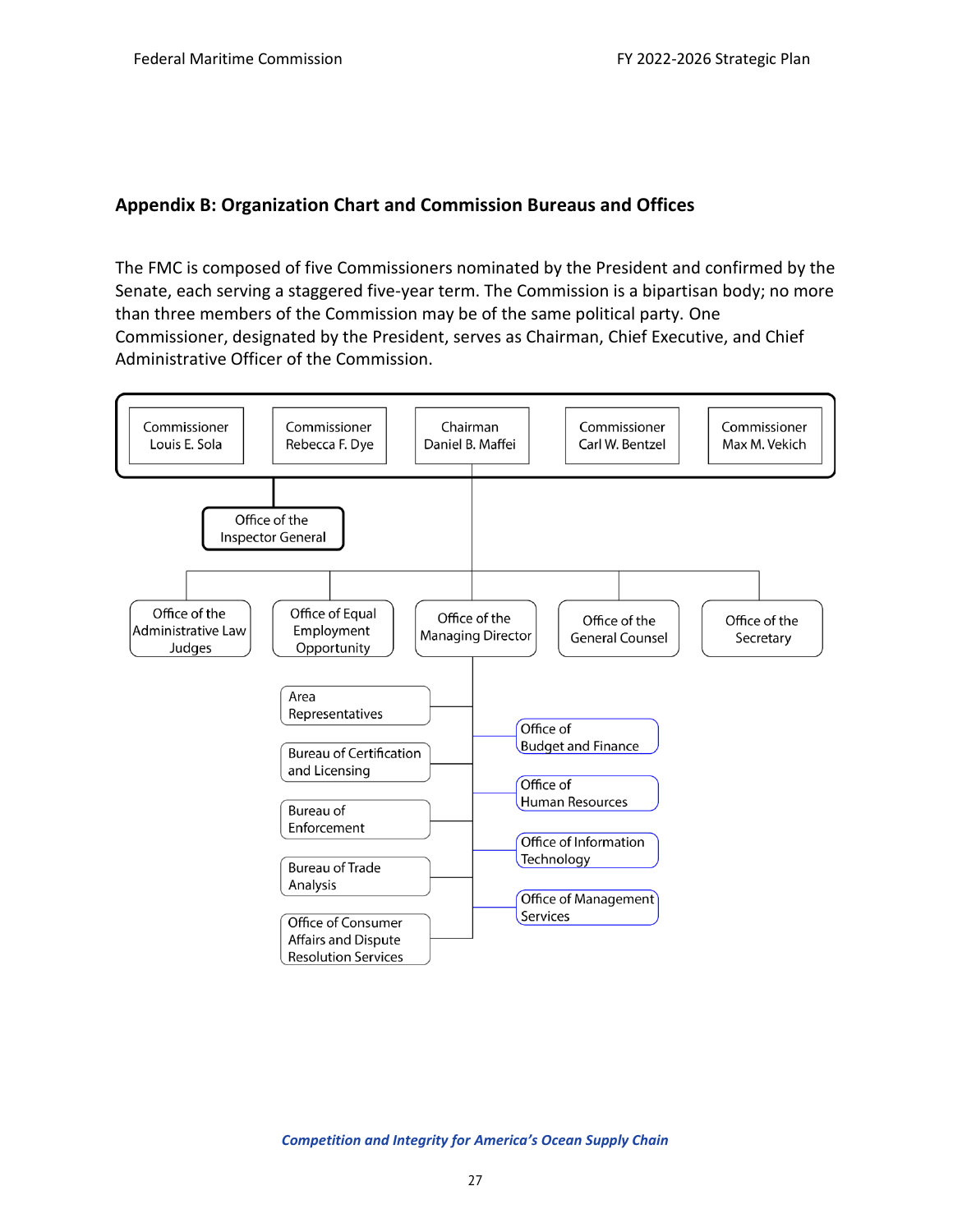## FMC Bureaus and Offices

The Commission's staff includes economists, attorneys, and experts in ocean transportation and government administration. In addition to the Commissioner's offices, the staff of the FMC is organized into 10 bureaus and offices.

## *The Bureau of Certification and Licensing*

*(BCL)* protects the public from financial harm through its OTI licensing, registration, and renewal program. BCL also protects the public by requiring Passenger Vessel Operators (PVOs) to maintain adequate financial coverage to reimburse cruise cancellations or to cover liability in the event of death or injury at sea.

*The Bureau of Enforcement (BOE)* is the prosecutorial arm of the Commission. Bureau attorneys serve as trial counsel in formal proceedings and protect the shipping public by working closely with the Commission's area representatives in investigations of potential violations of the Shipping Act and Commission regulations. BOE negotiates settlements and informal compromises of civil penalties and may act as investigative officers in formal fact-finding investigations.

*The Bureau of Trade Analysis (BTA)* analyzes and monitors the concerted activities of VOCCs and MTOs to detect and guard against possible anticompetitive abuse of authority contained in filed agreements under the Shipping Act that could result in substantial increases in transportation costs or decreases in transportation services; and to identify and address other prohibited activities. BTA also reviews and analyzes service contracts, monitors rates of foreign,

government-owned controlled carriers; and reviews carrier-published tariff systems under the accessibility and accuracy standards of the Shipping Act.

## *The Office of the Administrative Law Judges*

*(OALJ)* resolves cases of alleged violations of the Shipping Act and other laws within the Commission's jurisdiction. Through trial-type hearings and the issuance of an initial decision, the OALJ ensures that the rights of all parties are preserved.

## *The Office of Consumer Affairs and Dispute Resolution Services (CADRS)* aids shippers,

OTIs, cruise operators and passengers, truckers, MTOs, and VOCCs by providing alternative dispute resolution services, ombuds assistance, mediation, facilitation, and arbitration to resolve disputes involving cargo shipments, household goods shipments, and cruises.

## *The Office of Equal Employment Opportunity*

*(OEEO)* advises and assists the Commission in carrying out its responsibilities relative to Titles VI and VII of the Civil Rights Act of 1964 (as amended), other laws, executive orders, and regulatory guidelines implementing affirmative employment, and the processing of EEO complaints. The agency's Diversity and Inclusion Council falls under the OEEO.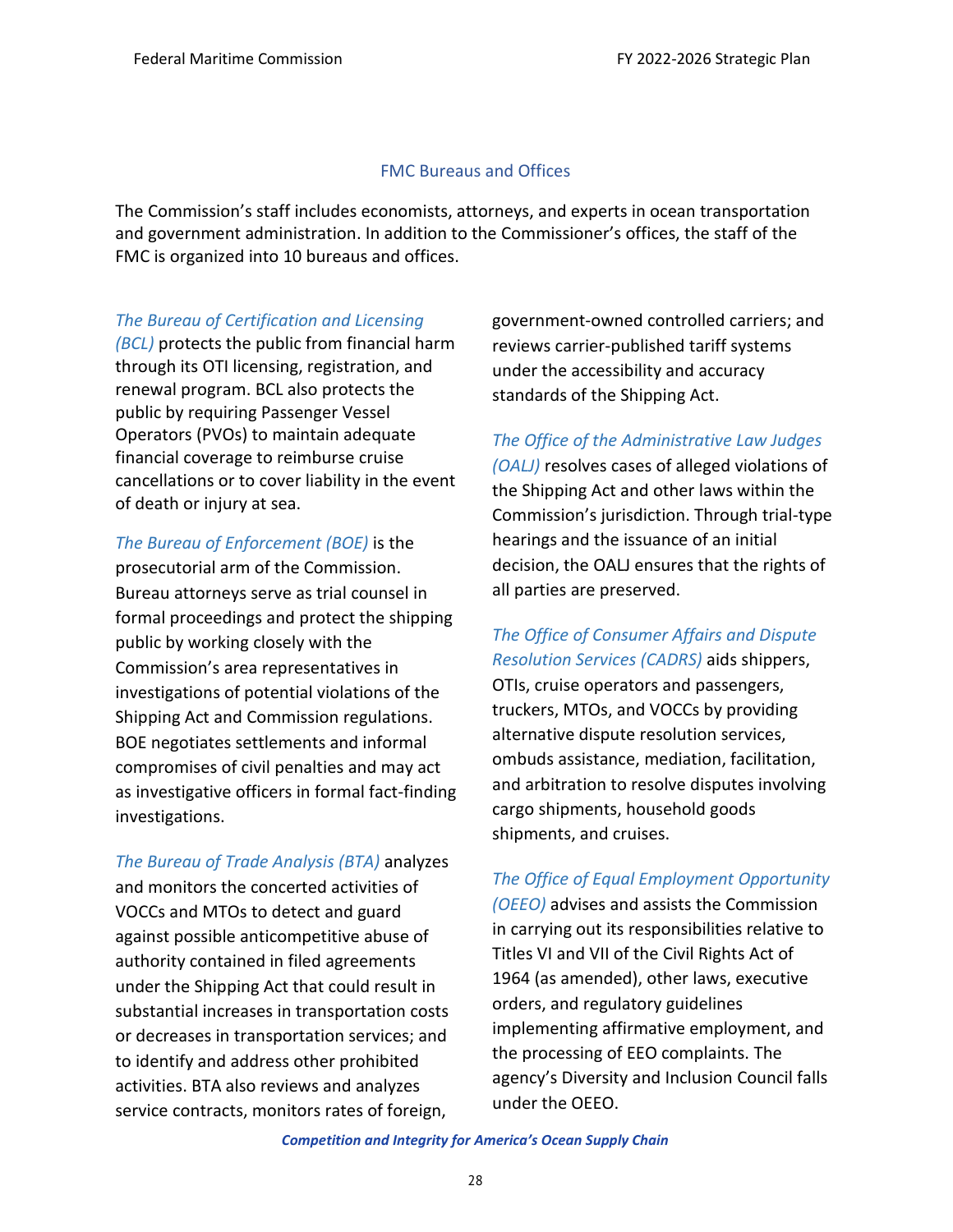## *The Office of the General Counsel (OGC)*

provides sound and timely legal services to the Commission and staff as it fulfills responsibilities that include: preparing final decisions, orders and regulations for Commission approval and issuance; representing the Commission in litigation before the courts; providing technical and policy assistance to other government agencies engaged in international negotiations or discussions on shipping matters; and providing legal opinions to the Commission, its staff, and the general public in appropriate instances. OGC also oversees the Commission's international affairs activities.

#### *The Office of the Inspector General (OIG)* is

an independent and objective oversight office created within the FMC by the Inspector's General Act of 1978 (as amended) to conduct and supervise audits, inspections, and investigations relating to FMC programs; detect and prevent waste, fraud, and abuse; promote economy, efficiency, and effectiveness; review existing and proposed legislation and regulations; keep the Chairman, Commissioners, and Congress fully informed of serious problems and deficiencies and recommend corrective actions; and report violations of law to the U.S. Attorney General.

## *The Office of the Managing Director (OMD)* is

responsible for implementing the administrative directives of the Chairman, the management and coordination of Commission bureaus, and overseeing the agency's area representatives located in six major port areas nationwide. It has direct oversight of the administrative offices of the Commission, which include the offices of Budget and Finance, Human Resources, Information, and Management Services.

*The Office of the Secretary (OS)* serves as the office through which all filings are made in Commission proceedings, notices of proceedings are given, and from which all official actions are issued by the Commission. OS prepares and maintains agenda matters and actions taken by the Commission; maintains official files and records of formal proceedings; ensures compliance with Freedom of Information, Government in the Sunshine, and Privacy Acts; responds to information requests from the public; issues publications and authenticates instruments and documents of the Commission; maintains a public reference/law library and a docket library; and oversees the organization and content of the Commission's website.